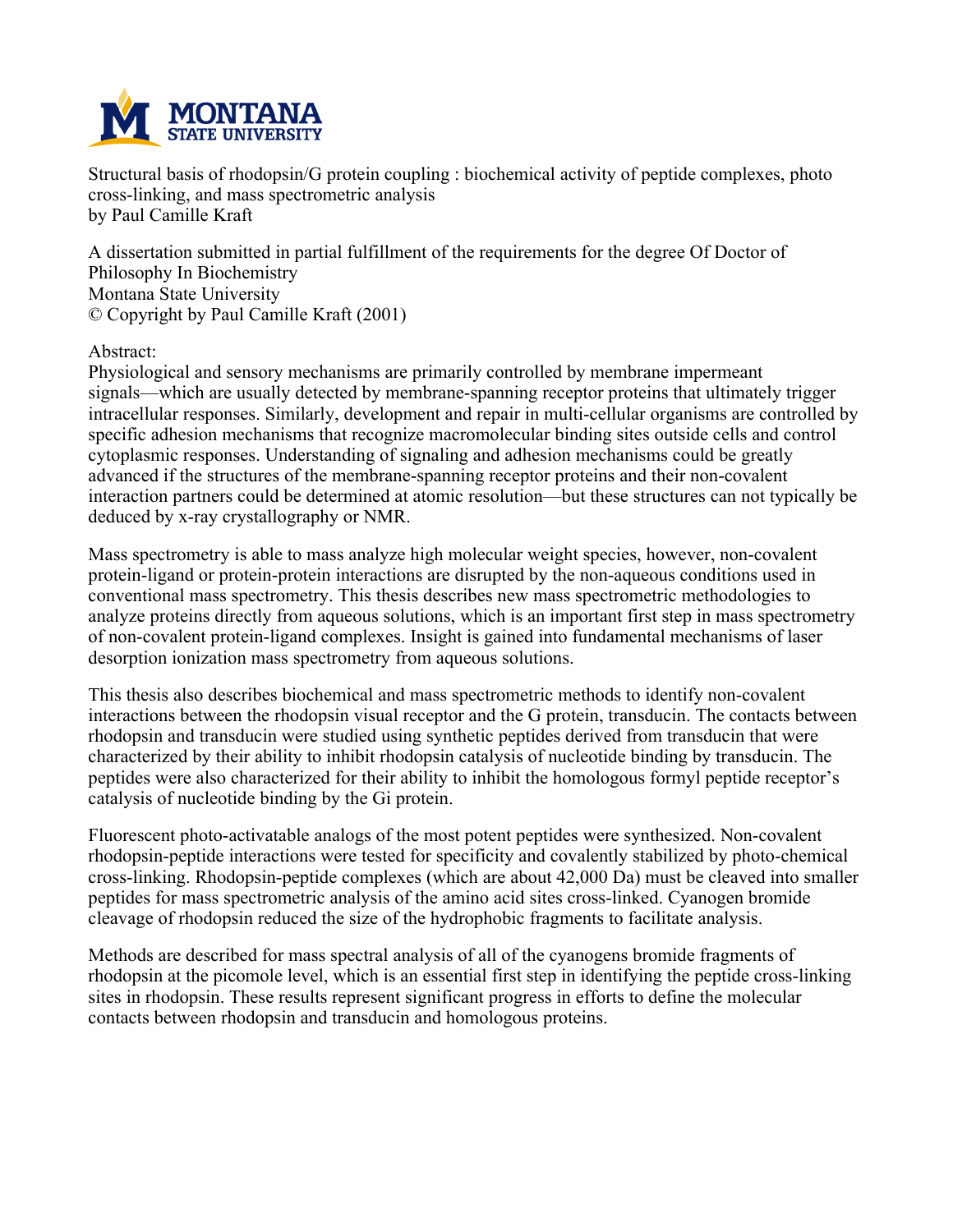# STRUCTURAL BASIS OF RHODOPSIN/G PROTEIN COUPLING: BIOCHEMICAL ACTIVITY OF PEPTIDE COMPLEXES, PHOTO CROSS-LINKING, AND MASS SPECTROMETRIC ANALYSIS

 $By$ 

Paul Camille Kraft

A dissertation submitted in partial fulfillment of the requirements for the degree

Of

Doctor of Philosophy

 $\rm{In}$ 

Biochemistry

## MONTANA STATE UNIVERSITY Bozeman, Montana

April 2001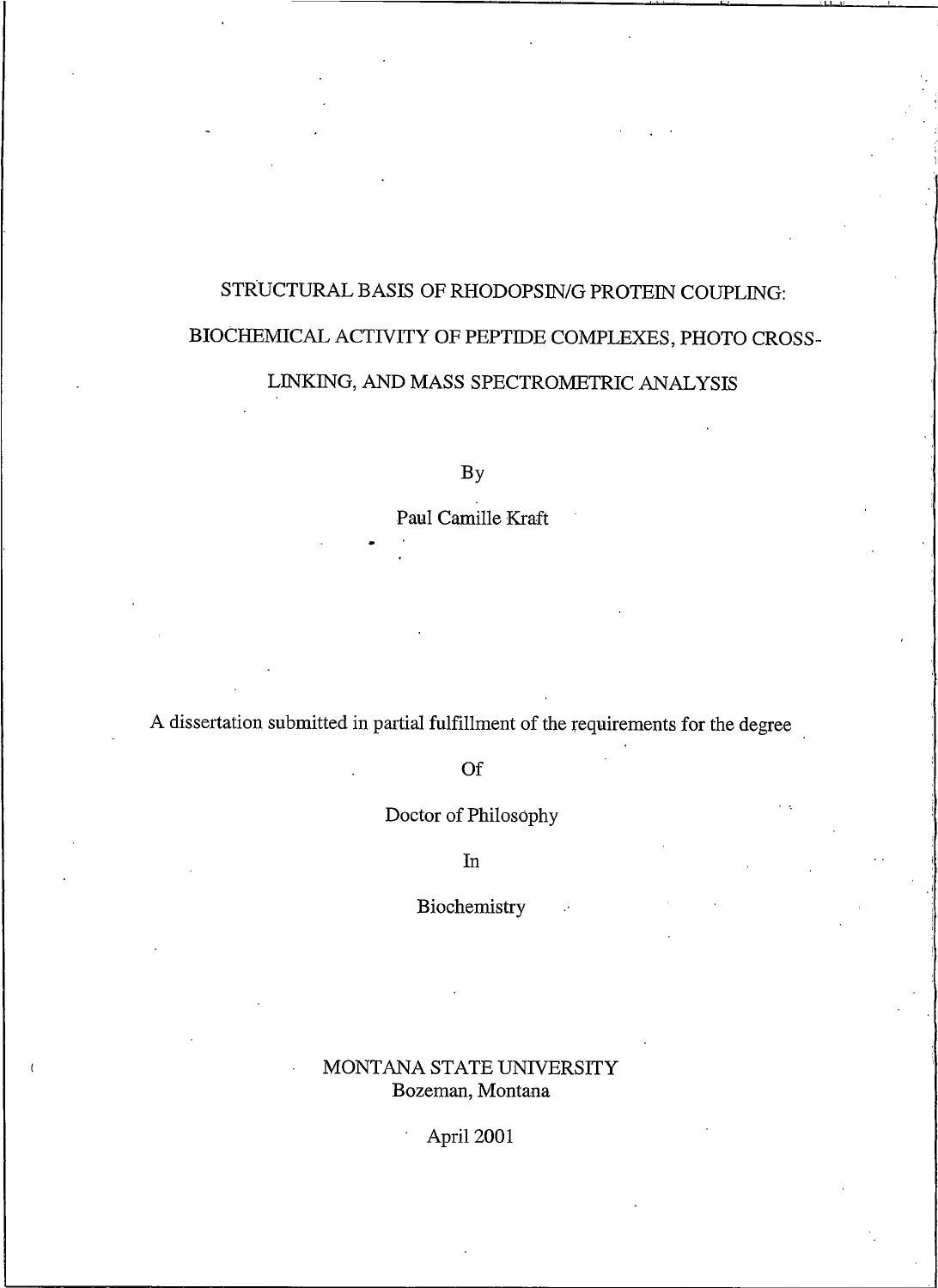ii

### **APPROVAL**

Of a dissertation submitted by

Paul Camille Kraft

This dissertation has been read by each member of the dissertation committee and has been found to be satisfactory regarding content, English usage, format, citations, bibliographic style, and consistency, and is ready for submission to the College of Graduate Studies.

Edward A. Dratz

(Signature)

 $23$ 001 Date

Approved for the Department fo Chemistry and Biochemistry

Paul Grieco

bul  $(s$ ignature)

 $\frac{4/23/61}{\text{Date}}$ 

Approved for the College of Graduate Studies

Bruce McLeod

 $7110$  $\left| \ \right|$ (Signature)

 $5 - 2 - 0$ Date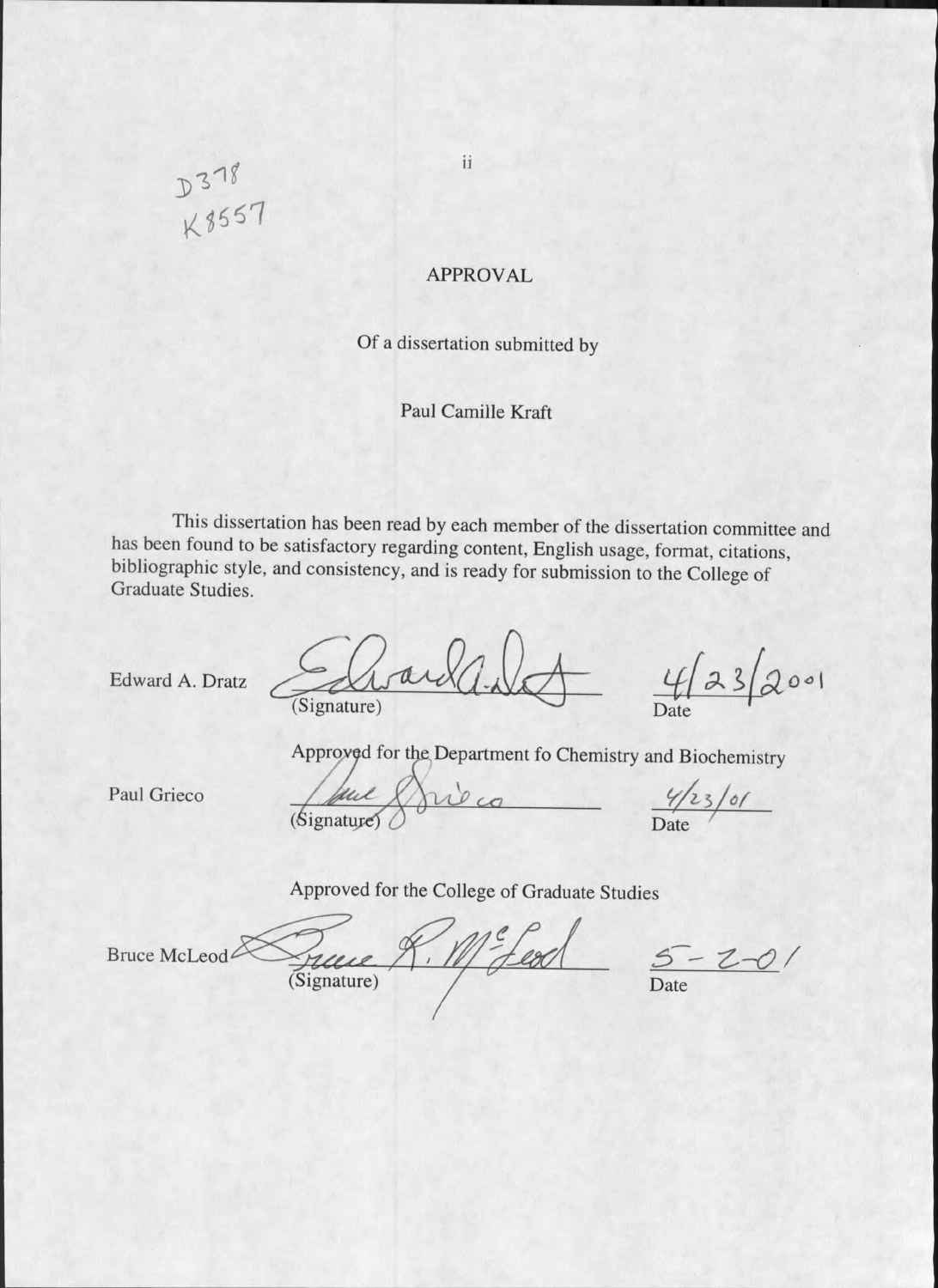#### STATEMENT OF PERMISSION TO USE

In presenting this thesis in partial fulfillment of the requirements for a doctoral degree at Montana State University, I agree that the library shall make it available to the borrowers under the rules of the Library. I further agree that copying of this thesis is allowable only for scholarly purposes, consistent with "fair use" as prescribed in the U.S. Copyright Law. Requests for extensive copying or reproduction of this thesis should be referred to Bell & Howell Information and Learning, 300 North Zeeb Road, Ann Arbor Michigan 48106, to whom I have granted "the exclusive right to reproduce and distribute my thesis in and from microform along with the non-exclusive right to reproduce and distribute my abstract in any format in whole or in part".

Signature Date

iii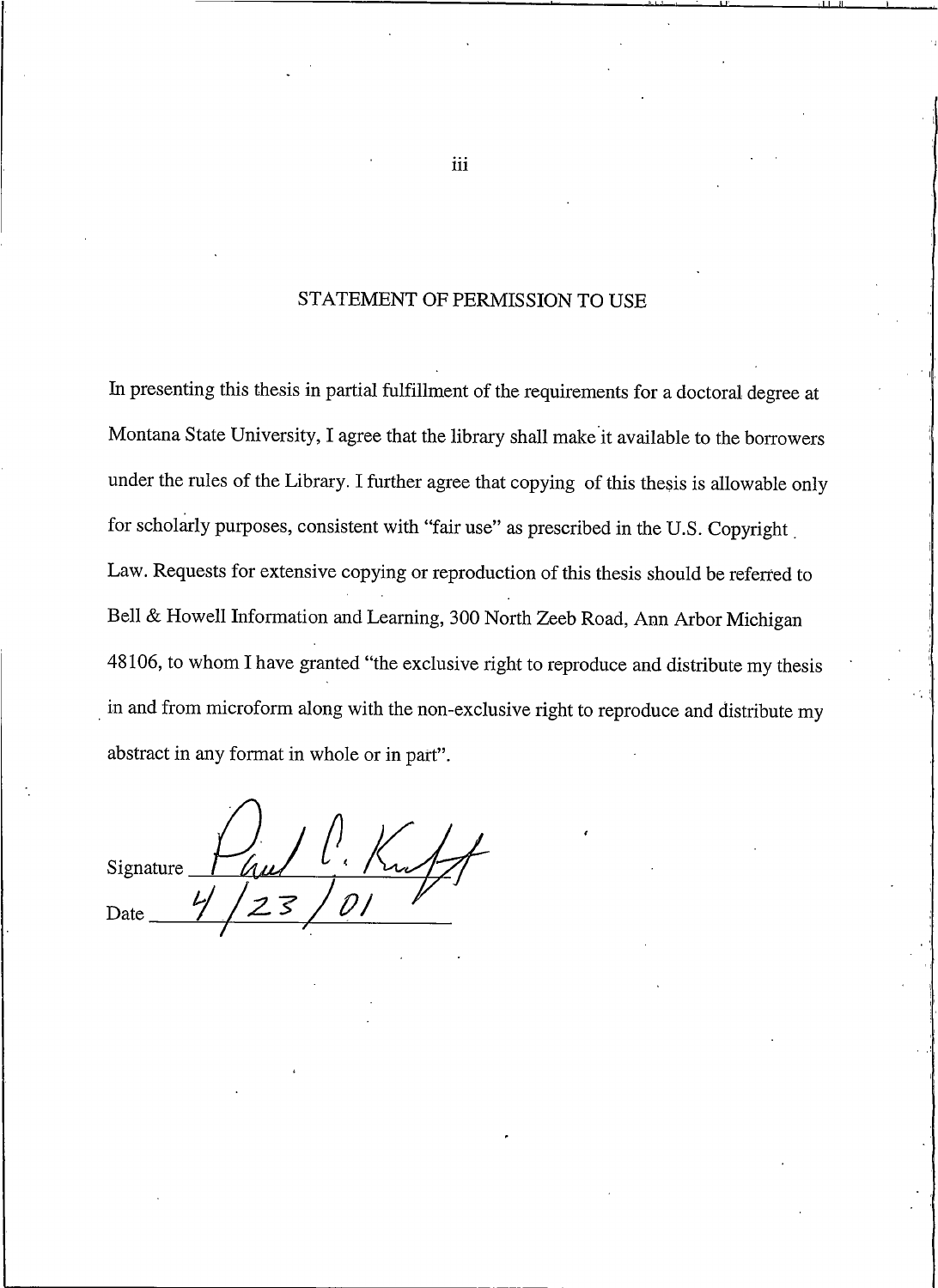## **ACKNOWLEDGEMENTS**

Thanks to Prof. Edward Dratz, Prof. Jan Sunner, Dr. John Mills, Prof. Sergey Alimpiev, Prof. Heidi Hamm, Dr. Heini Miettinen, Blaine Roberts, and Dr. Joseph Sears. I would also like to thank my parents, Ken & Anna Kraft, family, friends, and last but certainly not least, Lara Taubner, the love of my life.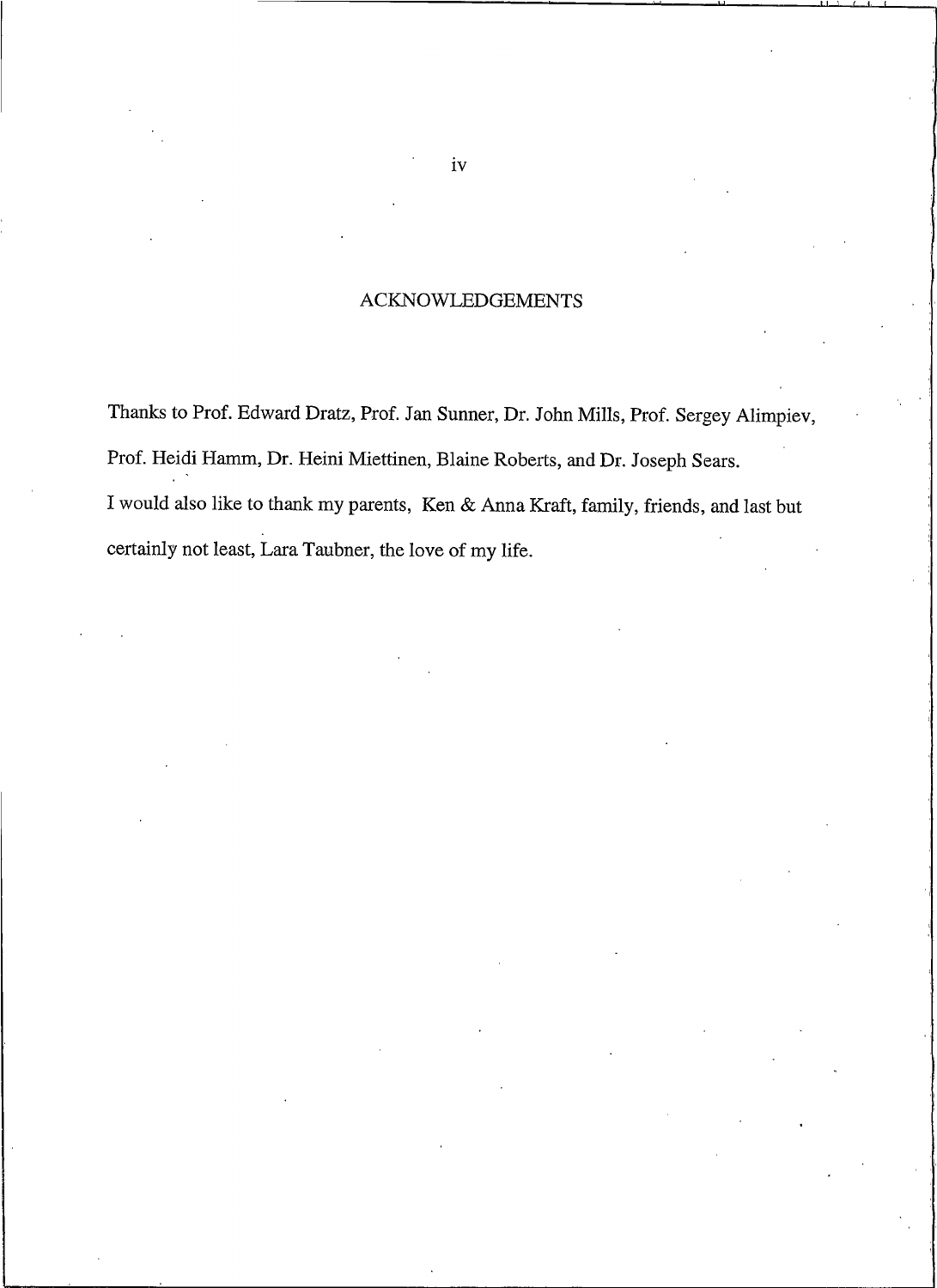### TABLE OF CONTENTS

## 1. INFRARED LASER DESORPTION IONIZATION MASS SPECTROMETRY ON FROZEN AQUEOUS SOLUTIONS OF PROTEINS AND PEPTIDES

| Comparison between different SALDI solids for protein         |  |
|---------------------------------------------------------------|--|
|                                                               |  |
|                                                               |  |
| Laser "drilling" experiments and surface charging23           |  |
|                                                               |  |
| Results from aqueous solutions with no cryoprotectant added28 |  |
|                                                               |  |
|                                                               |  |
|                                                               |  |
|                                                               |  |

## 2.REVIEW OF LITERATURE AND METHODS USED TO STUDY

| Description of Signal Transduction in a Rod Outer Segment Cell41 |  |
|------------------------------------------------------------------|--|
| Relationship of Rhodopsin/Transducin System to other GPCR/G      |  |
|                                                                  |  |
| Rhodopsin dark structure and homology to other GPCRs43           |  |
| Transducin structure and homology to other G proteins50          |  |
|                                                                  |  |
| Spectral Characteristics of the Rhodopsin/Transducin System56    |  |
|                                                                  |  |
| Role of Retinal in maintaining low basal rhodopsin activity 60   |  |
| Role of rhodopsin residues in maintaining its low basal          |  |
|                                                                  |  |
| Role of transducin residues in maintaining its low basal         |  |
|                                                                  |  |
|                                                                  |  |
|                                                                  |  |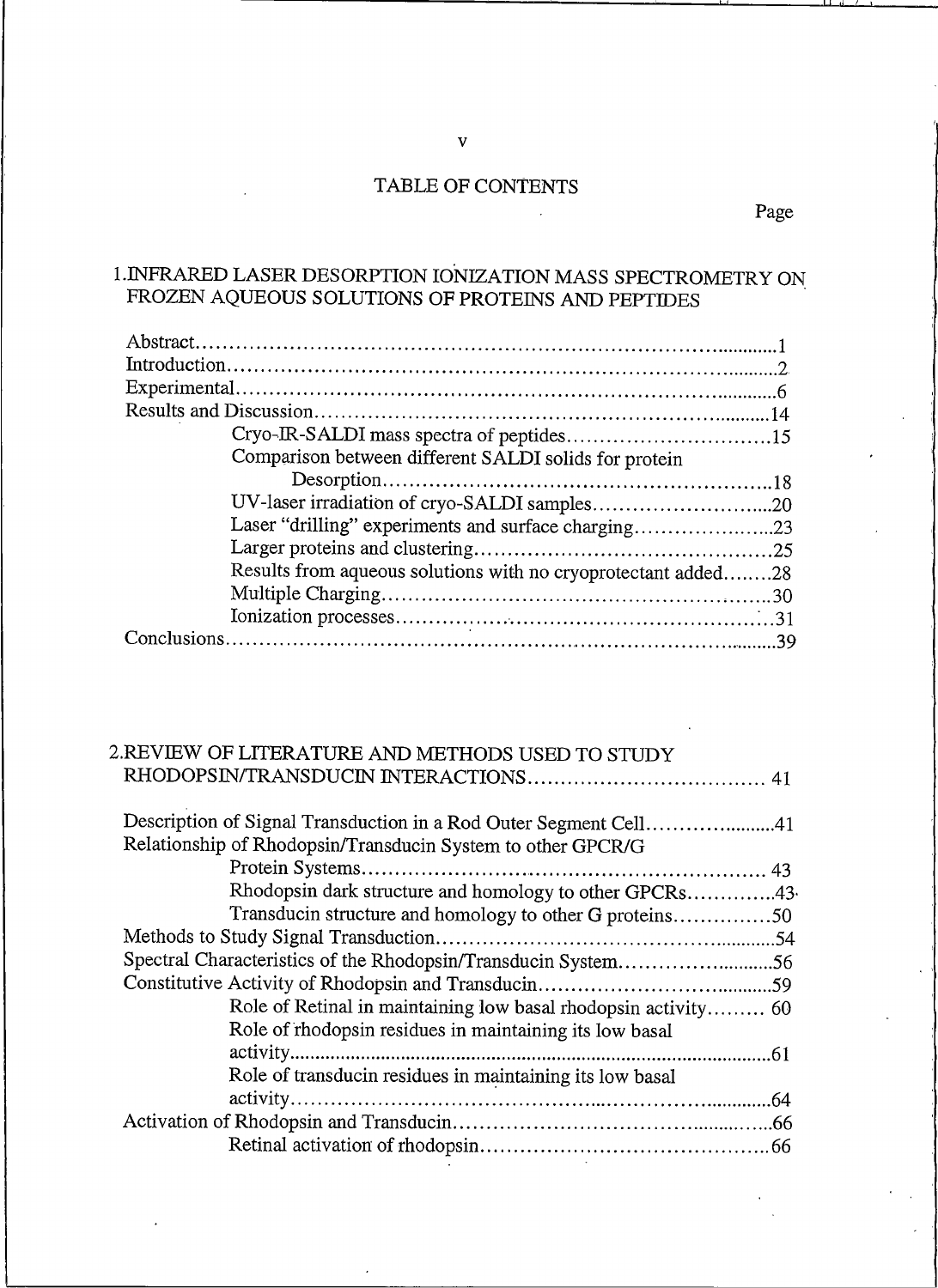| Role of transducin residues involved in activation/coupling |  |
|-------------------------------------------------------------|--|
| to rhodopsin                                                |  |
| Peptides as Probes of GPCR and G Protein Function.          |  |
|                                                             |  |

| 3.PROBING NON-COVALENT INTERACTIONS BETWEEN RHODOPSIN AND |  |
|-----------------------------------------------------------|--|
| TRANSDUCIN BY PEPTIDE INHIBITION OF RHODOPSIN-CATALYZED   |  |
| NUCLEOTIDE EXCHANGE, AND CROSS-LINKING PHOTO ACTIVATABLE  |  |
|                                                           |  |
|                                                           |  |

| Abstract            |  |
|---------------------|--|
| Introduction.<br>74 |  |
|                     |  |
| Results.            |  |
| Discussion.<br>.100 |  |
|                     |  |

| 4. MASS SPECTROMETRIC ANALYSIS OF CYANOGEN BROMIDE FRAGMENTS<br>OF INTEGRAL MEMBRANE PROTEINS AT THE PICOMOLE LEVEL: |
|----------------------------------------------------------------------------------------------------------------------|
|                                                                                                                      |
|                                                                                                                      |
|                                                                                                                      |
|                                                                                                                      |
| Results.                                                                                                             |
|                                                                                                                      |
|                                                                                                                      |
| Acknowledgements.                                                                                                    |
|                                                                                                                      |

| Preservation of non-covalent complexes in laser desorption       |  |
|------------------------------------------------------------------|--|
|                                                                  |  |
| Defining the amino acid molecular contacts between rhodopsin and |  |
|                                                                  |  |
|                                                                  |  |
| <b>REFERENCES</b>                                                |  |

 $\overline{a}$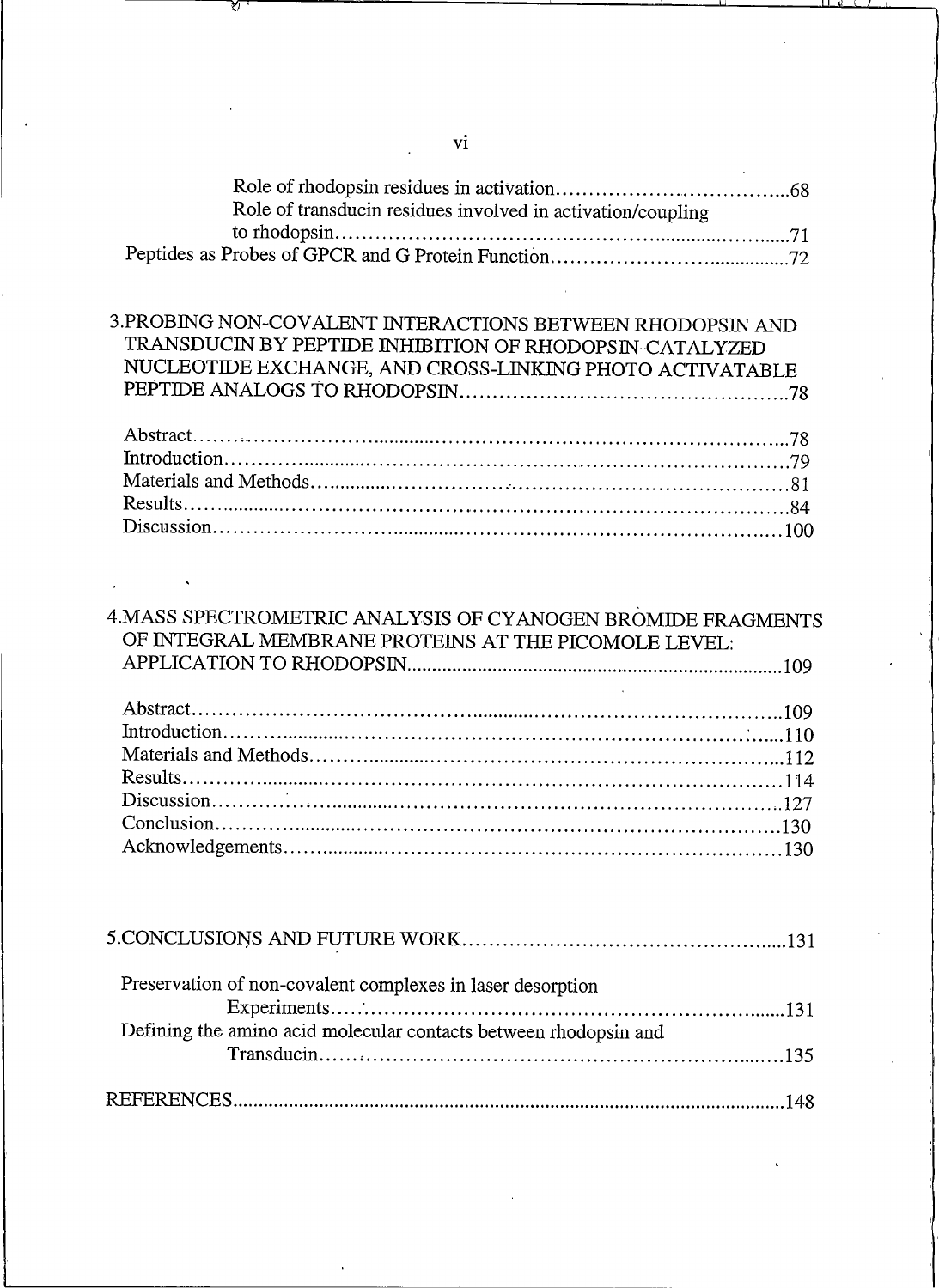## LIST OF TABLES

| 'I able                                                                                                          | Page       |
|------------------------------------------------------------------------------------------------------------------|------------|
| 1. Summary of cryo-IR-SALDI results for selected solids additives21                                              |            |
| 2. Characteristics of Transducin alpha subunit C-terminal peptide                                                |            |
| 3. Peptide masses matched to within 0.05% of the masses expected<br>for the evanogen bromide digest of rhodonsin | $\Delta A$ |

viii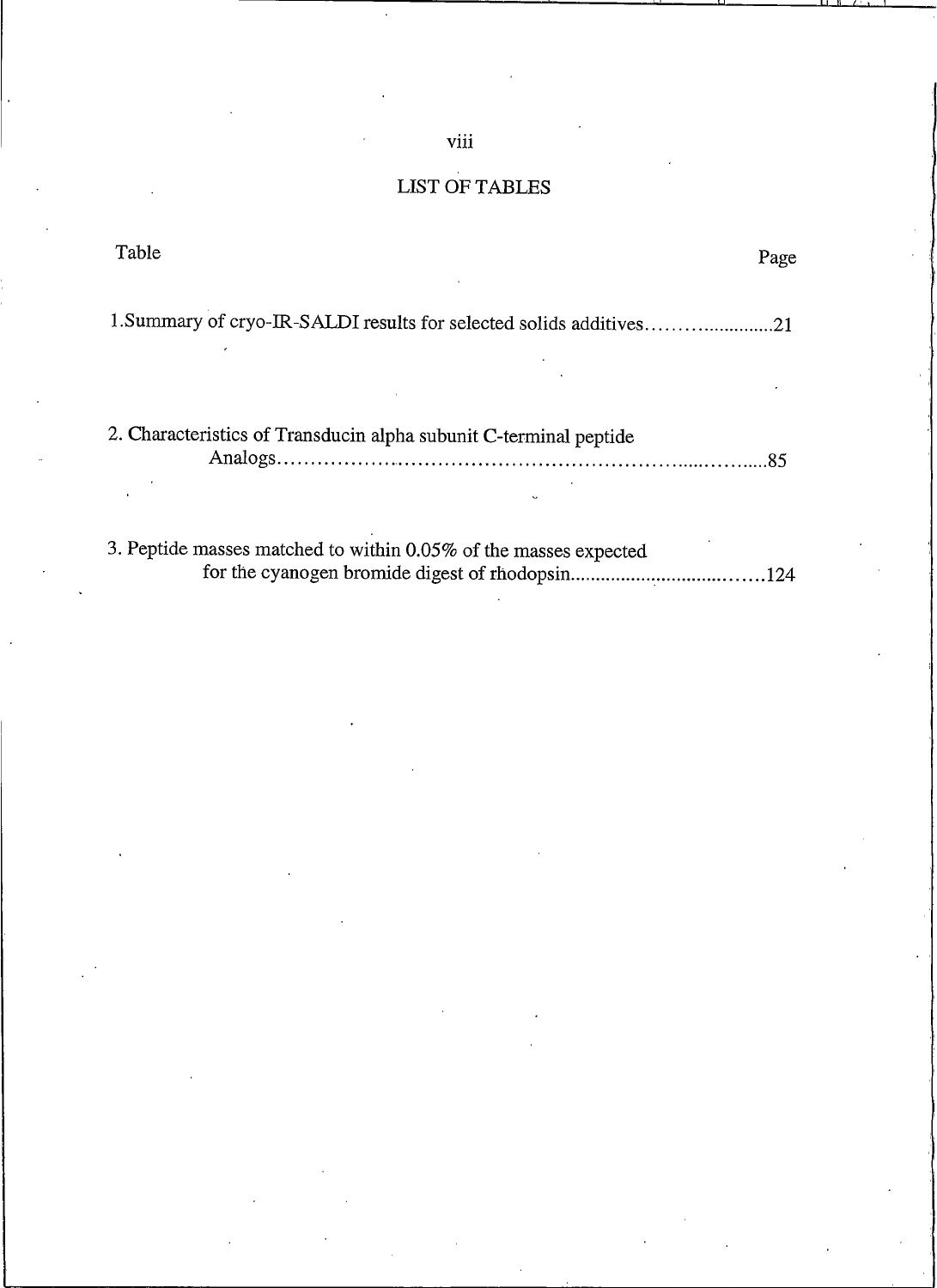## **LIST OF FIGURES**

| Figure<br>Page                                                                                                                                                                                                |
|---------------------------------------------------------------------------------------------------------------------------------------------------------------------------------------------------------------|
| 1. Cryo-IR-SALDI mass spectrum of 0.9mM angiotensin II in 67% glycerol in                                                                                                                                     |
| 2. Abundances, as determined by peak heights, of singly protonated nicotinic acid<br>(NH+) and singly protonated angiotensin II (AH+) ions as a<br>function of laser pulse energy using the same experimental |
| 3. Cryo-IR-SALDI mass spectra of equimolar mixture of 0.5mM myoglobin ("M")<br>and cytochrome c ("C")in a 67% glycerol water solution with                                                                    |
| 4. Nicotinic acid cryo-IR-SALDI mass spectrum of 0.05 mM lactic dehydrogenase<br>("1") adn 0.10 mM cytochrome c ("C") in water:ethanol:glycerol                                                               |
| 5. Nicotinic acid cryo-IR-SALDI mass spectrum of 0.34 bovine serum albumin<br>6. Thymine cryo-IR-SALDI mass spectrum of 0.1mM myoglobin ("M") in 67%                                                          |
| 7. The light stimulated signal transduction cascade. Also shown are depictions                                                                                                                                |
| of the location of rhodopsin in the rod cell, the cis to trans<br>isomerization of retinal, and the hydrolysis of cyclic GMP42                                                                                |
| 9. Relationships among mammalian G protein alpha subunits45<br>10. B. Ribbon model of the crystal structure of dark-adapted rhodopsin47                                                                       |
| 11. Muscarinic receptors M4 & M2 couple to Gi/o, and M5, M3, & M1 couple<br>to Gq. Snake diagram below indicates 24 positions near the<br>cytoplasmic side that Horn et al correlated with G protein          |
| 13. A. Backbone trace of heterotrimeric transducin Gi chimera that was                                                                                                                                        |
| 13. B. Expanded view of transducin Gi chimeric alpha subunit53                                                                                                                                                |
| 16. Spectrophotometrically detected intermediates in the Photoisomerization of                                                                                                                                |
|                                                                                                                                                                                                               |

 $i\mathbf{x}$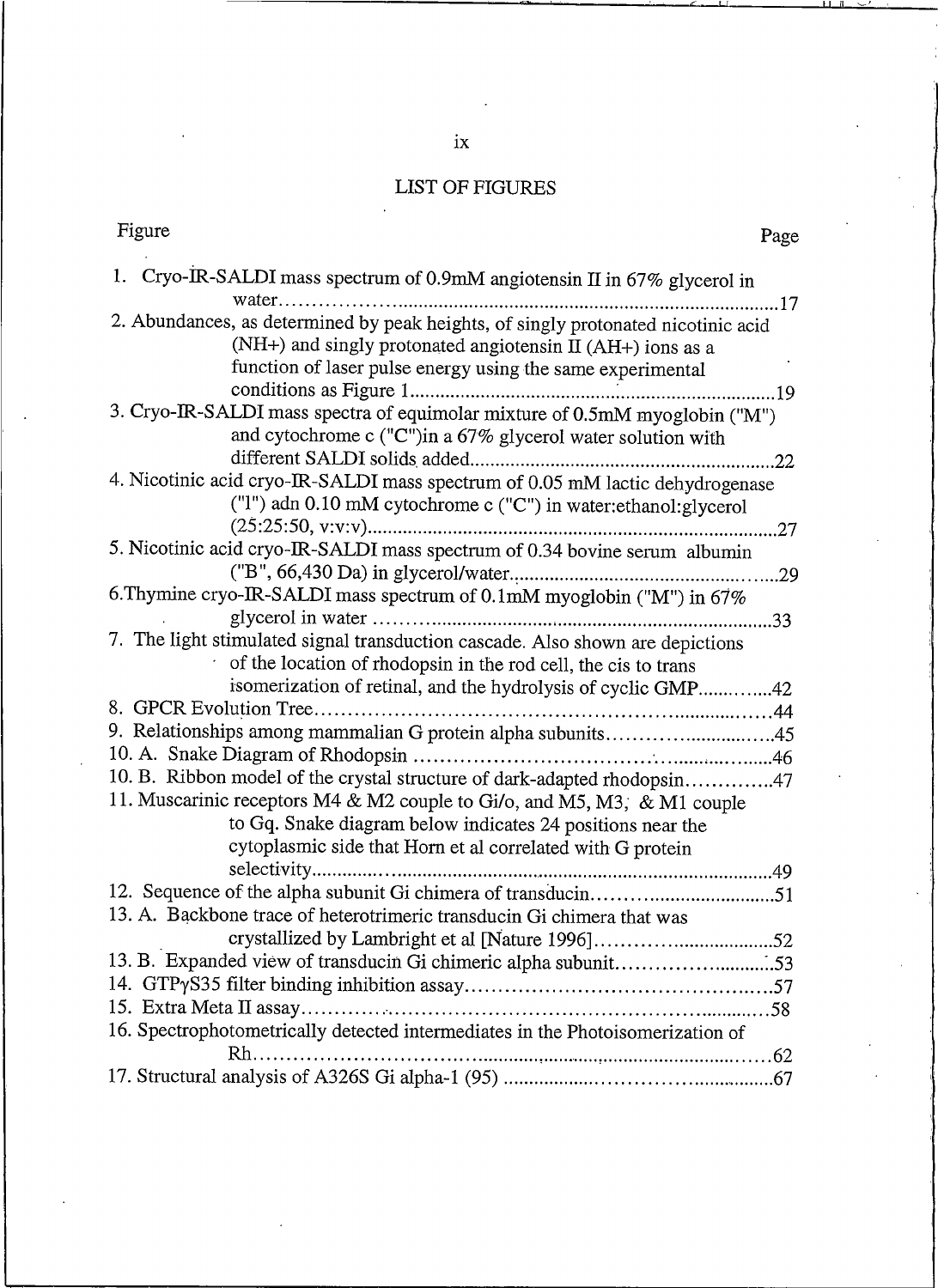| 18. A summary of 340-350 peptide analogs tested for their abilities            |
|--------------------------------------------------------------------------------|
| to stabilize metarhodopsin II (EC50) and for their abilities to                |
| inhibit a340-350 K341R peptide fusion protein (IC50), as                       |
|                                                                                |
| 19. Summary of 340-350 peptide analogs tested for their abilities              |
|                                                                                |
|                                                                                |
|                                                                                |
|                                                                                |
| 22. Comparison of Unihibited, N-acetyl-VLEDLRSCGLF, and                        |
| N-acetyl-311-329-amide inhibited GTP-gamma-35S binding                         |
| in urea washed ROS with exogenous transducin added93                           |
| 23. Ribbon and tube model of Heterotrimer G protein, transducin with expanded  |
|                                                                                |
| 24. Sequence alignment of the C-terminus's of Gi1, Gt, and Gs95                |
| 25. Agonist formyl-MLF stimulated human formyl peptide receptor                |
|                                                                                |
| 26. Ac311-329NH2 titration of agonist formyl-MLF stimulated human              |
|                                                                                |
| 27. Peptide inhibition of urea washed (Gt depleted) bovine rhodopsin catalyzed |
|                                                                                |
|                                                                                |
| 29. SDS-PAGE analysis of fluoroscein labeled proteins and peptides118          |
| 30. Delayed extraction and reflected MALDI spectrum spectrum of 2              |
| picomole of reduced and thiol alkylated rhodopsin cyanogen                     |
|                                                                                |
| 31. Unsmoothed (to clearly display monoisotopic resolution of the insets)      |
| reflected and delayed extraction MALDI spectrum of                             |
| 4 picomole of reduced and thiol alkylated rhodopsin                            |
| .122                                                                           |
| 32. Linear mode, delayed extraction MALDI spectrum of 4 picomole of            |
| reduced and thiol alkylated rhodopsin cyanogen bromide                         |
|                                                                                |
| 33. MALDI post source decay (PSD) spectrum of fragment 310-317126              |
|                                                                                |
| 35A. Fluorescence image of tris/tricine gel of cyanogen bromide digest         |
|                                                                                |
| 35B. Fluorescence and Coomassie stain image of the same tris/tricine gel of    |
| Lys-C digestion of peptide-2 cross-linked to rhodopsin142                      |

 $\mathbf{x}$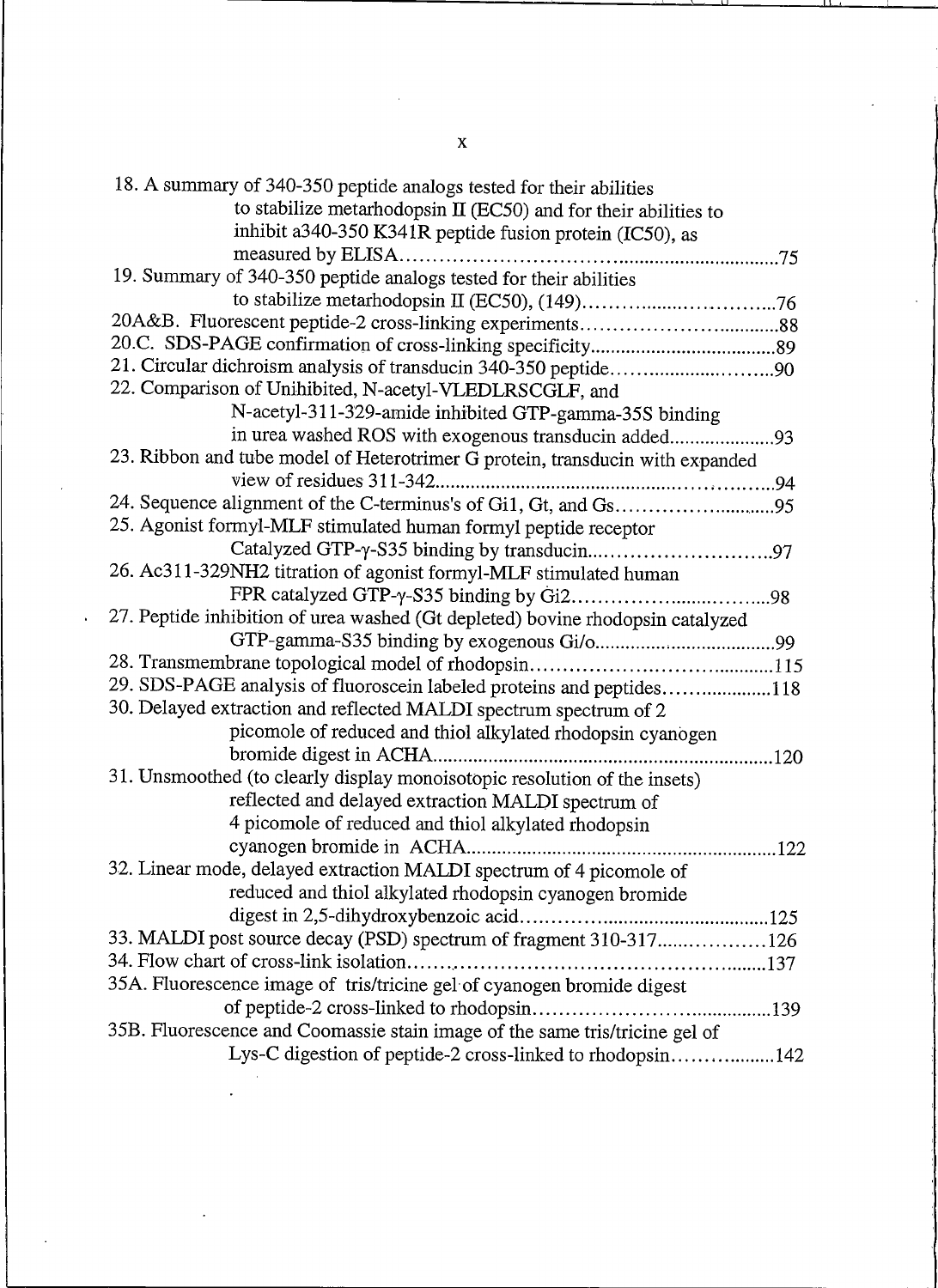#### **ABSTRACT**

Physiological and sensory mechanisms are primarily controlled by membrane impermeant signals—which are usually detected by membrane-spanning receptor proteins that ultimately trigger intracellular responses. Similarly, development and repair in multi-cellular organisms are controlled by specific adhesion mechanisms that recognize macromolecular binding sites outside cells and control cytoplasmic responses. Understanding of signaling and adhesion mechanisms could be greatly advanced if the structures of the membrane-spanning receptor proteins and their non-covalent interaction partners could be determined at atomic resolution-but these structures can not typically be deduced by x-ray crystallography or NMR.

Mass spectrometry is able to mass analyze high molecular weight species, however, non-covalent protein-ligand or protein-protein interactions are disrupted by the non-aqueous conditions used in conventional mass spectrometry. This thesis describes new mass spectrometric methodologies to analyze proteins directly from aqueous solutions, which is an important first step in mass spectrometry of non-covalent proteinligand complexes. Insight is gained into fundamental mechanisms of laser desorption ionization mass spectrometry from aqueous solutions.

This thesis also describes biochemical and mass spectrometric methods to identify non-covalent interactions between the rhodopsin visual receptor and the G protein, transducin. The contacts between rhodopsin and transducin were studied using synthetic peptides derived from transducin that were characterized by their ability to inhibit rhodopsin catalysis of nucleotide binding by transducin. The peptides were also characterized for their ability to inhibit the homologous formyl peptide receptor's catalysis of nucleotide binding by the Gi protein.

Fluorescent photo-activatable analogs of the most potent peptides were synthesized. Non-covalent rhodopsin-peptide interactions were tested for specificity and covalently stabilized by photo-chemical cross-linking. Rhodopsin-peptide complexes (which are about 42,000 Da) must be cleaved into smaller peptides for mass spectrometric analysis of the amino acid sites cross-linked. Cyanogen bromide cleavage of rhodopsin reduced the size of the hydrophobic fragments to facilitate analysis. Methods are described for mass spectral analysis of all of the cyanogens bromide fragments of rhodopsin at the picomole level, which is an essential first step in identifying the peptide cross-linking sites in rhodopsin. These results represent significant progress in efforts to define the molecular contacts between rhodopsin and transducin and homologous proteins.

xi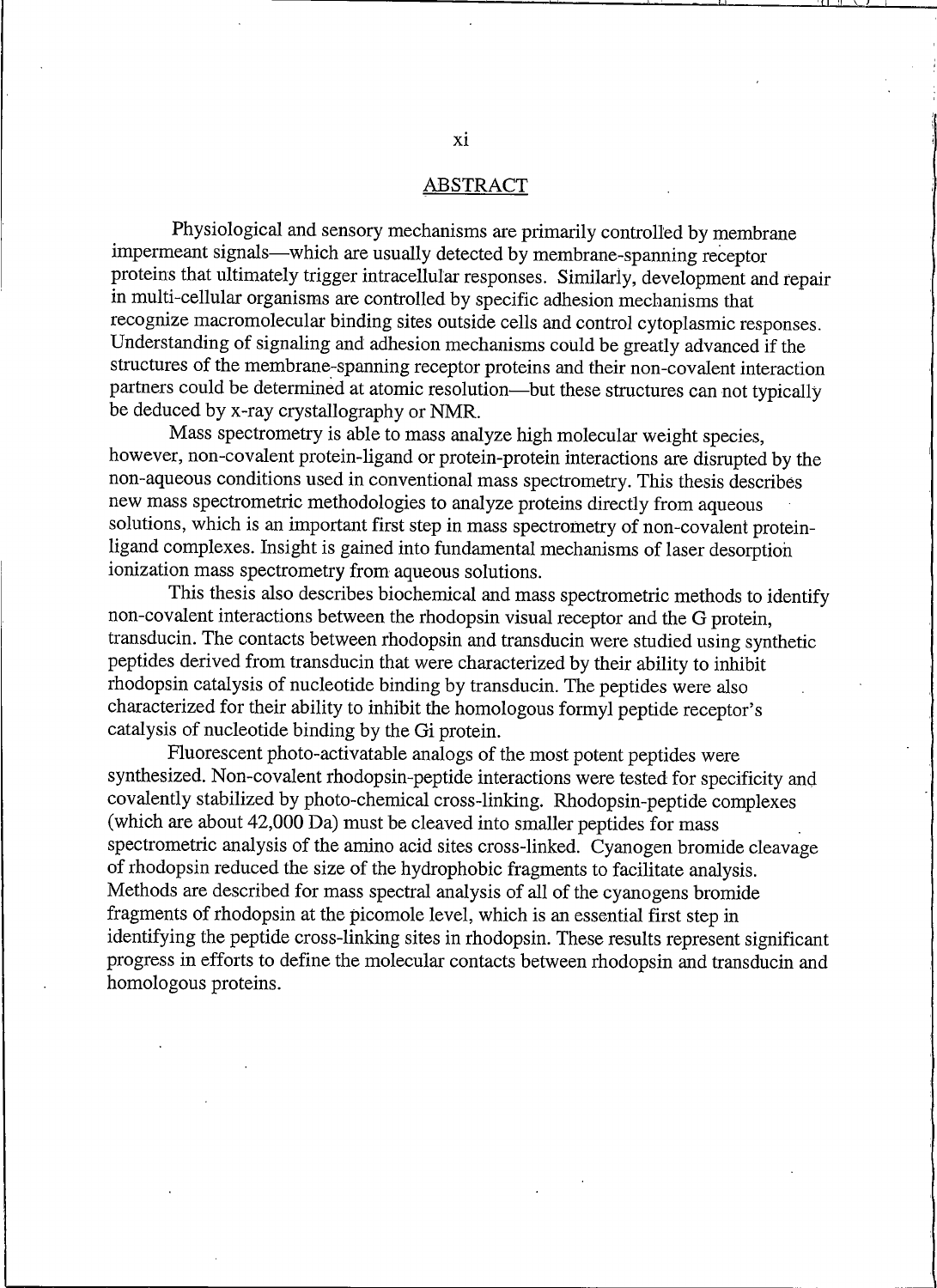#### **CHAPTER 1**

### INFRARED LASER DESORPTION IONIZATION MASS SPECTROMETRY ON FROZEN AQUEOUS **SOLUTIONS OF PROTEINS AND PEPTIDES**

#### Abstract

Surface-assisted, laser desorption ionization (SALDI) time-of-flight mass spectra of proteins and peptides have been obtained from bulk frozen aqueous solutions by adding solid organic powders to the solutions before freezing. Abundant analyte ions were obtained with a 3.28 um Nd: YAG/OPO laser. Twenty compounds were evaluated as solid additives, and sixteen yielded protein mass spectra. Successful solids included compounds like pyrene, aspartic acid, and polystyrene. The best results were obtained with nicotinic acid and indole-2-carboxylic acid, which yielded protein mass spectra anywhere on the sample and with every laser shot. Compared with UV-MALDI on the same instrument, cryo-IR-SALDI had a comparable detection limit ( $\approx 1 \mu M$ ), a lower mass resolution for peptides, and a higher mass resolution for large proteins. Approximately 2,500 cryo-IR-SALDI mass spectra were obtained from a single spot on a 0.3 mm thick frozen sample before the metal surface was reached. About 0.1 nL of frozen solution was desorbed per laser shot. The extent of protein charging varied between the SALDI solids used. With thymine, myoglobin charge states up to  $MH_{12}$ <sup>+12</sup> were observed. It is tentatively concluded that observed ions are pre-formed in the frozen sample.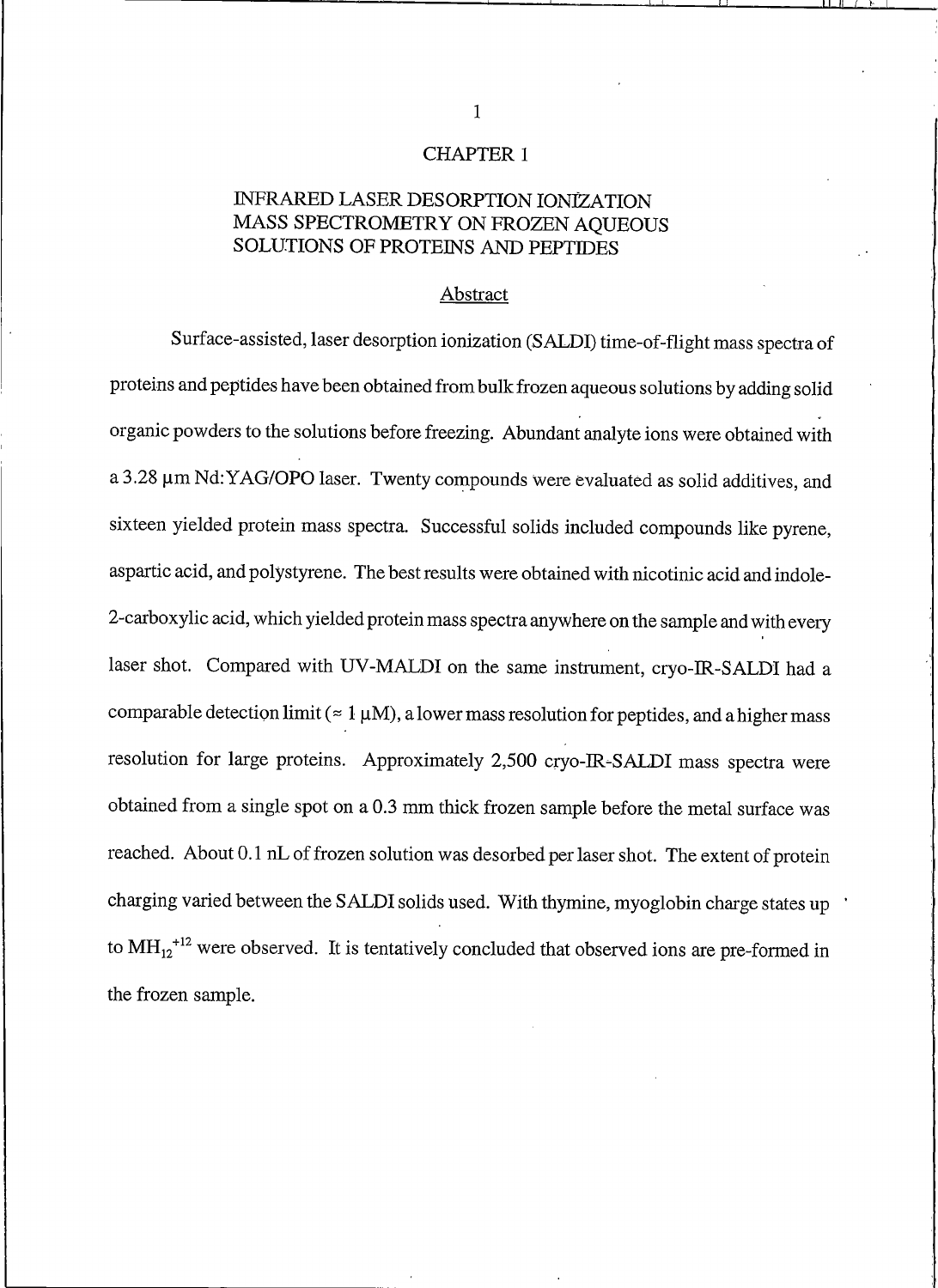#### Introduction

Matrix-assisted laser desorption ionization mass spectrometry (MALDI-MS) is a powerful and widely used method for the analysis of large biochemical molecules [1,2]. In MALDI, the biomolecules are entrained into crystals of a UV-absorbing matrix by solvent evaporation [3]. Irradiation of the sample with a short pulse from a UV laser results in the desorption and ionization of the biomolecules. Together with electrospray [4], MALDI has revolutionized biochemical mass spectrometry.

The goal of performing laser desorption mass spectrometry of biomolecules directly from water solutions has been pursued over several years for a number of reasons. 1) Aqueous solutions constitute the native environment for most biomolecules, and analysis of biomolecules directly from aqueous solutions would require a minimum of sample manipulations. 2) A sample preparation method that uses a water matrix might work equally well for a wide range of biomolecules. Presently, a number of different matrices are used in MALDI, and finding the best matrix and sample preparation method for a given analyte is partly a matter of trial and error. 3) UV-MALDI is sometimes troubled with a wide range of sensitivities for components in mixtures and widely varying signal intensities at different spots on the sample surface. A desorption method with a more uniform and predictable sensitivity would be extremely useful. 4) An aqueous environment is usually necessary to maintain the structure of, and interactions between, most proteins and other biomolecules (although aqueous glycerol is a fairly mild solvent.) Thus, mass spectra of macromolecules in conformations competent to form native intermolecular complexes, as well as the intact

 $\overline{2}$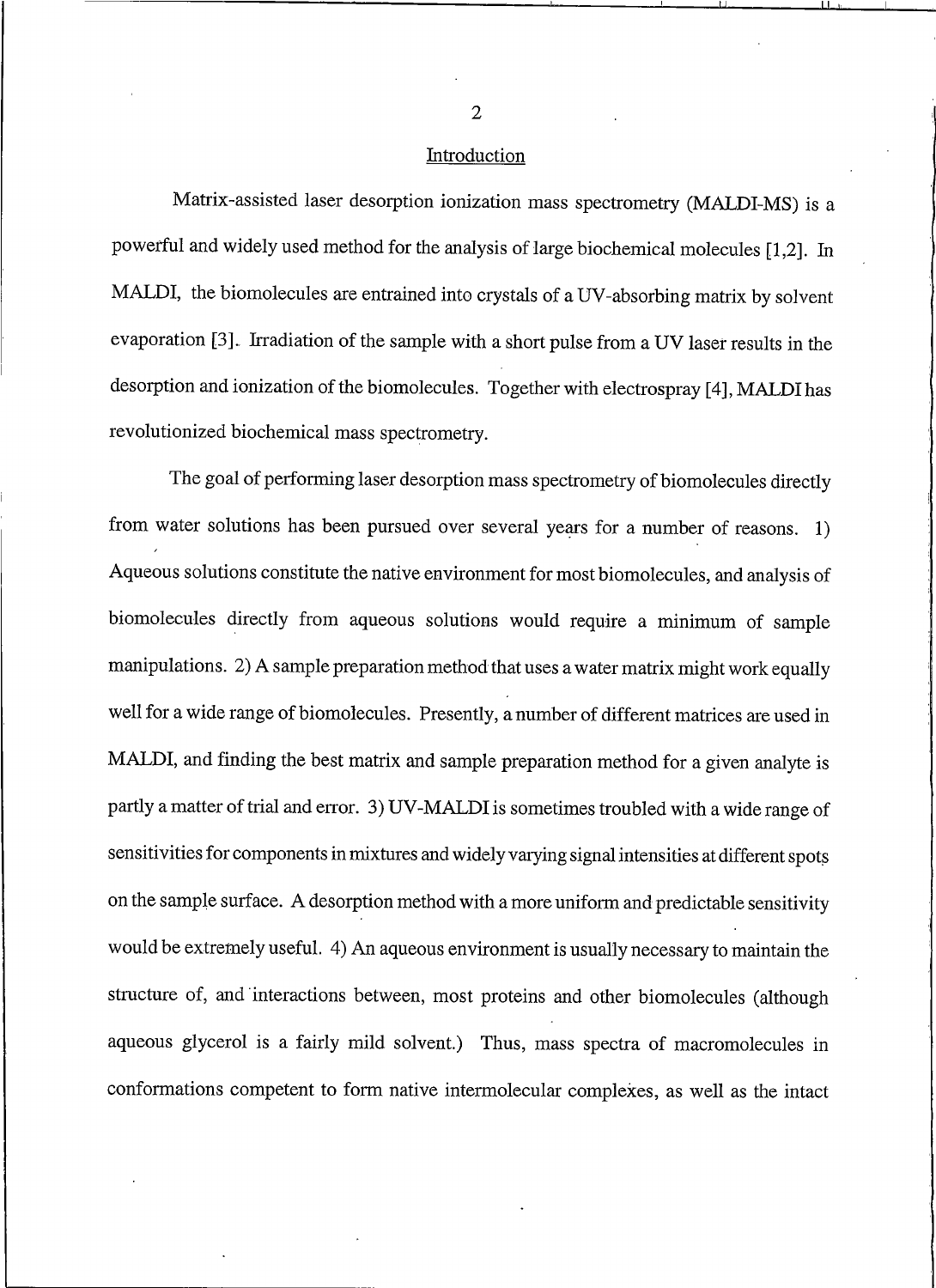complexes of these molecules, are best obtained directly from aqueous solutions. In MALDI, analytes are subjected to drying in concentrated, usually acidic, organic matrix solutions and to the formation of matrix crystals. During this process, there will be a strong tendency for most biomolecules to denature, and this may well explain why the dissociated subunits of complex proteins are typically seen in MALDI mass spectra. Suitable freezing protocols are able to maintain the native, functional conformation of most protein systems [5,6]. Progress in desorbing macromolecules from frozen aqueous solutions may lead to methods for the reliable and sensitive detection of intact subunit proteins and other non-covalent complexes by laser desorption mass spectrometry. 5) If laser desorption could be performed directly from frozen aqueous solutions, the localized in situ detection of proteins and other biomolecules from intact frozen cells and tissues might become possible.

Considering the perceived desirable desorption properties above, it is unfortunate that it has proven to be extremely difficult to obtain gas-phase ions of biomolecules by laser desorption from frozen water ice solutions [7,8]. This situation also represents a challenge to our understanding of desorption/ionization processes.

Presently, UV lasers are almost exclusively used for MALDI mass spectrometry. Nitrogen lasers at 337 nm and Nd:YAG laser harmonics at 266 or 355 nm are common. Water, glycerol, and most organic solvents do not absorb at these wavelengths. However, water and other hydroxylated solvents have strong absorption bands in the IR, near  $3 \mu m$  [9]. A number of publications have appeared that deal with IR laser desorption mass spectrometry [10-16] and with laser desorption from water and hydroxylated solvents [10,17]. Glycerol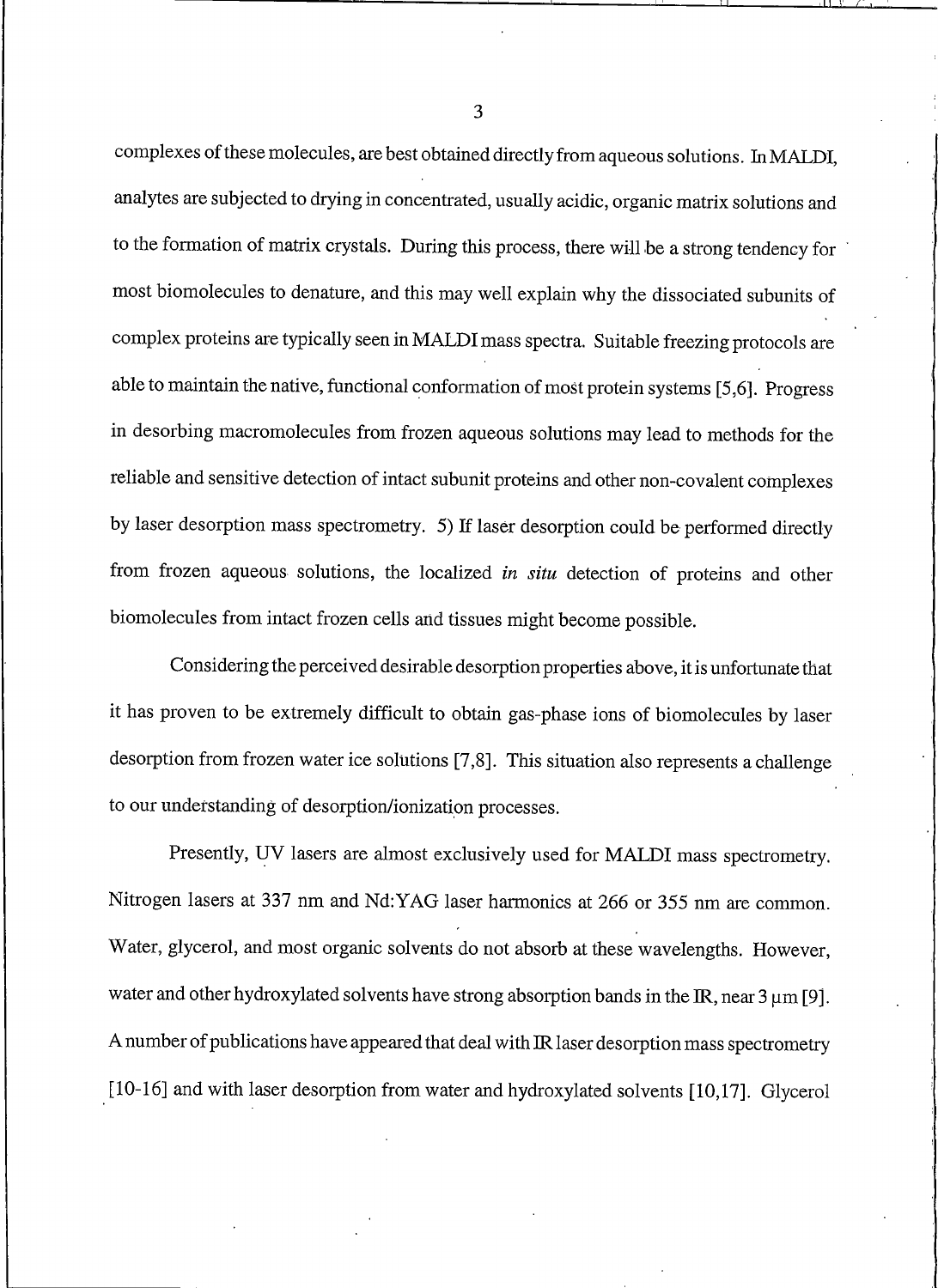was used as a matrix in the early work by Tanaka et al. [17] who obtained protein mass spectra by using 300 Å diameter cobalt particles to couple the laser energy into the liquid.

Hillenkamp et al. demonstrated IR-MALDI using a 2.94 µm Q-switched Er: YAG laser with a 150 ns pulse width [10]. Protein mass spectra were obtained from several MALDI matrices. However, a spectrum of lysozyme (14 kDa) using a liquid glycerol matrix was also reported [10]. The authors later obtained very similar results when using a pulsed 10.6  $\mu$ m CO<sub>2</sub> laser [11]. In a recent paper, Hillenkamp et al. reported mass spectra of a range of proteins using glycerol as the matrix [15]. IR-MALDI was reported to have a higher upper mass limit and a higher mass resolution for large proteins than UV-MALDI on the same samples [12,15,18]. Metastable fragmentation of larger proteins, above about 20 kDa, was found to much less of a problem with IR-MALDI [15]. On the other hand, IR-MALDI consumed much more material than UV-MALDI, and only a few spectra could be obtained from the same spot on the desorption probe in IR-MALDI [11,13,15]. This was explained by a large neutral yield with an ablation depth of 0.1 to 0.5  $\mu$ m in the thin, dry samples employed. Biemann et al. have also demonstrated applications of IR-MALDI to dry samples [19,20], and the application of a Cr:LiSAF pumped OPO laser to IR-MALDI was recently demonstrated [21].

The characteristics of liquid water ablation, induced by high fluence IR laser pulses have been studied (see [22] and references therein). Several factors, including changes in the absorption coefficient of water during the laser pulse [23], the development of shock waves, and delayed ablation have been shown to be important to the dynamics of laser-induced

 $\overline{4}$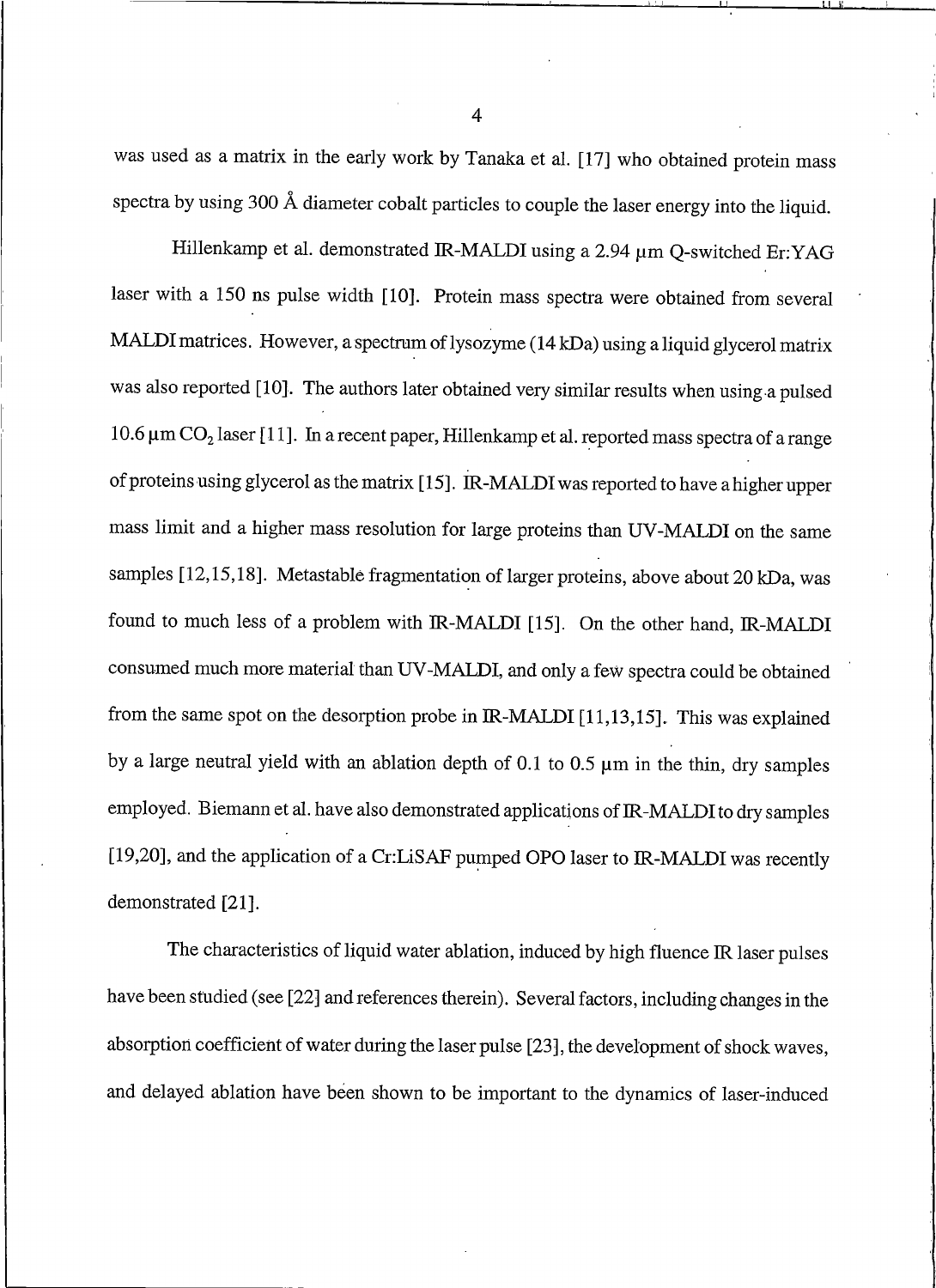ablation of water and biological materials with a high water content [22,24]. Of particular relevance to the present work are previous reports of laser desorption of biomolecules, with and without mass spectrometry, from frozen aqueous solutions. Williams et al. reported successful desorption of nucleic acid oligomers by laser ablation from films of frozen aqueous solutions where the water content had been reduced by sublimation in vacuum, such that the film had a total thickness of a few micrometers [7,25-27]. A visible wavelength laser beam from a tunable dye laser heated the underlying copper substrate surface. The reproducibility of ionization was, however, reported to be a problem in these experiments [27,28]. Becker et al. have demonstrated advantages of adding photoabsorbing substituted phenols to frozen films containing DNA [29].

Recently, Hillenkamp et al. demonstrated IR-MALDI mass spectra of proteins from air-dried films of protein solutions. In order to retain residual water in the films, they were frozen before being introduced into the vacuum [8]. An Er: YAG laser (2.94 µm, 150 ns pulse length) was used for these experiments. A mass spectrum was obtained only with the first laser shot, from any one single sample spot. Protein spectra had a rather high mass resolution, in the 300 to 350 range. The upper mass limit was reported to be 30 kDa, with a higher mass limit of 70 kDa if TrisHCl, a known IR MALDI matrix, was added to the aqueous solution [8]. Protein spectra were also reported from a hen egg lysozyme crystal. The authors emphasized that no protein spectra had been obtained from the bulk frozen, aqueous solutions, despite extensive efforts to vary experimental conditions [8].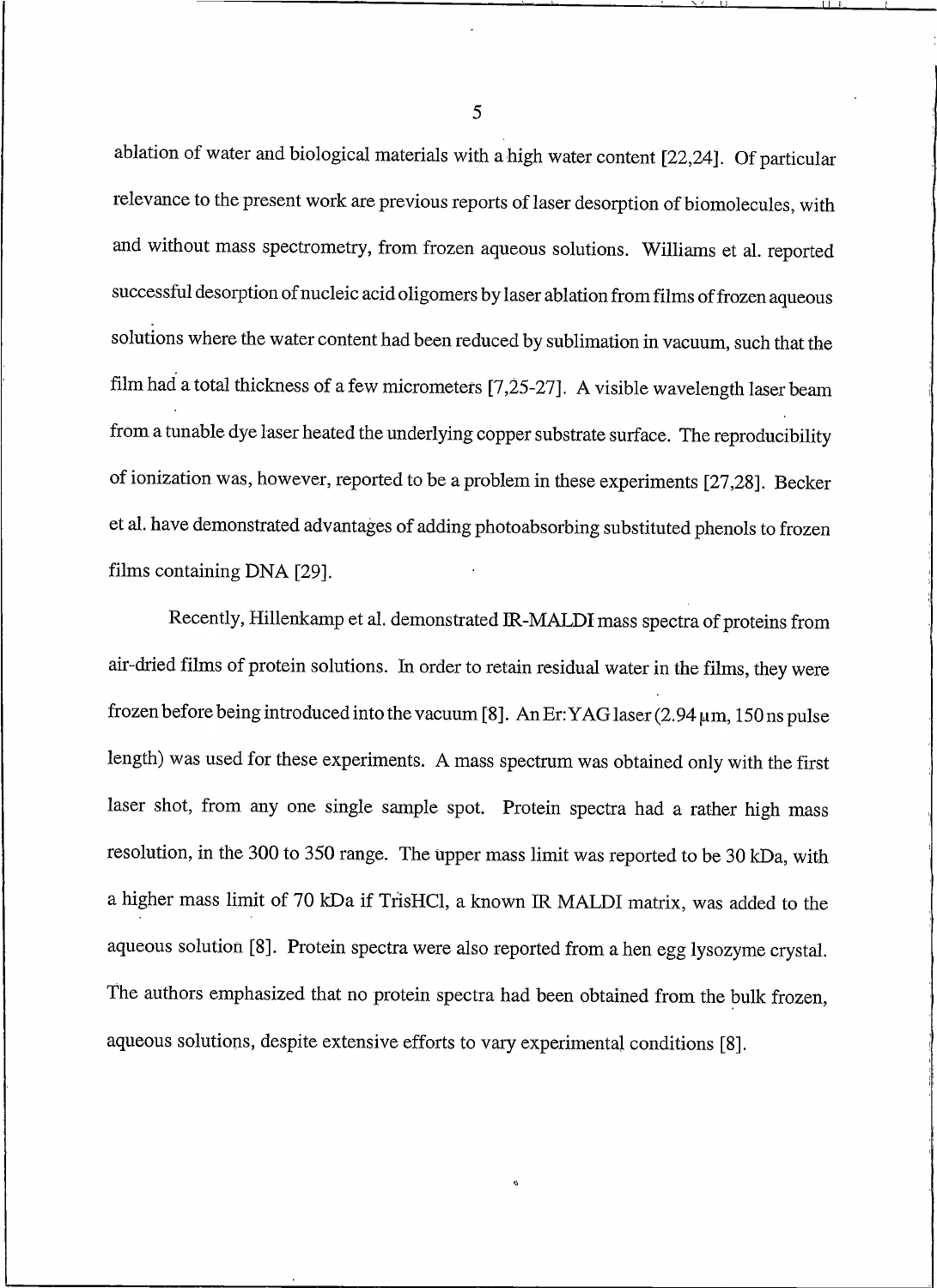Alimpiev at al. have used  $CO<sub>2</sub>$  lasers for ablation of frozen aqueous solutions. They used a tunable UV laser to ionize desorbed organic molecules by time-delayed, resonanceenhanced, multi-photon post-ionization [30-32]. The method was successful for ultra-high sensitivity detection of simple organic molecules, such as aromatic amino acids and phenol, dissolved in water. However, the upper mass limit of the method was found to be low and was limited by fragmentation of the analyte molecules by the UV and IR lasers.

Recently, we introduced the use of carbon powder suspensions in liquid glycerol as a matrix for laser desorption ionization at room temperature [33], and we refer to this method as Surface-Assisted Laser Desorption Ionization (SALDI) Mass Spectrometry. Graphite SALDI/MS has been applied also to frozen water solutions, as reported at a recent conference [34]. Using the 3.28 µm Nd:YAG/OPO laser, we found that spectra of organic molecules and peptides were easily and reliably obtained. However, with carbon powders we were not successful in obtaining mass spectra of proteins larger than about 20,000 Da. In the present work, we present a SALDI method that uses suspensions of organic crystals, instead of the carbon powder, in frozen, aqueous solutions for cryo-IR-SALDI. This cryo-IR-SALDI MS method reliably produces intense peptide and protein ion signals.

#### Experimental

Experiments were performed on a modified VESTEC 2000, 1.35 m linear time-offlight mass spectrometer (Perceptive Biosystems, Framingham, MA). The acceleration voltage was 20,000 V, and all spectra were obtained in positive ion mode. A guide-wire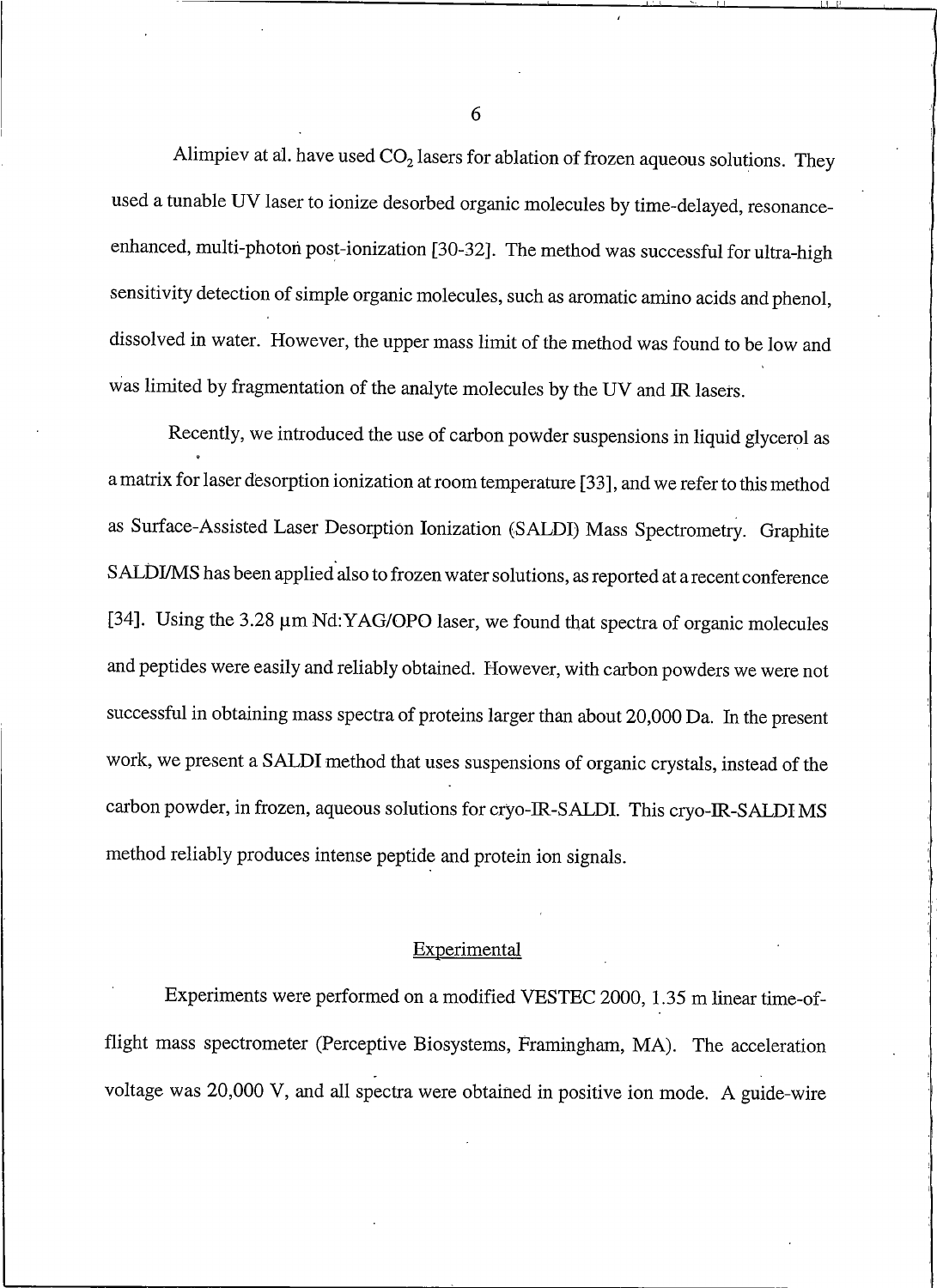along the center of the flight tube was suspended from a point 6" from the beginning of the field-free region to a point 2" in front of the ion detector. The guide wire was normally held at -120 V. Unless otherwise noted, the guide wire was used as a low mass gate by switching the guide-wire voltage to  $+120$  V for 3.0  $\mu$ s after the laser pulse. Time-of-flight mass spectra were recorded on a Tektronix TDS520 storage oscilloscope and downloaded onto a PC for analysis. Internal mass calibration was used.

The tip of a 1/4" stainless steel insertion probe consisted of a copper rod with a 5.0 mm diameter front sample loading surface. This surface was flush with the "sample electrode" surface during desorption. The insertion probe tip made both thermal and electrical contact with the sample electrode plate, and both were maintained at the full acceleration voltage. Two additional electrodes defined the extraction electric field. The first acceleration electrode had a 1/4" central hole, was positioned 0.5" from the sample electrode, and was maintained at half the full acceleration voltage. A second acceleration electrode had a 1/4" central hole covered with a fine wire mesh, was positioned 1.0" from the sample electrode, and was kept at ground potential. With a 20,000 V acceleration voltage, the ion extraction field was  $7.9 \times 10^3$  V/cm.

The sample electrode was cooled by means of a cold-finger. An electrically insulating BeO ceramic rod was attached to the sample plate. BeO was used because its heat conductivity at low temperature is significantly higher than that of other common electrical insulators [35]. A copper rod was soldered to a stainless steel vacuum feedthrough. Inside the vacuum chamber, the copper rod was connected to a copper holder of the BeO rod by

 $\overline{7}$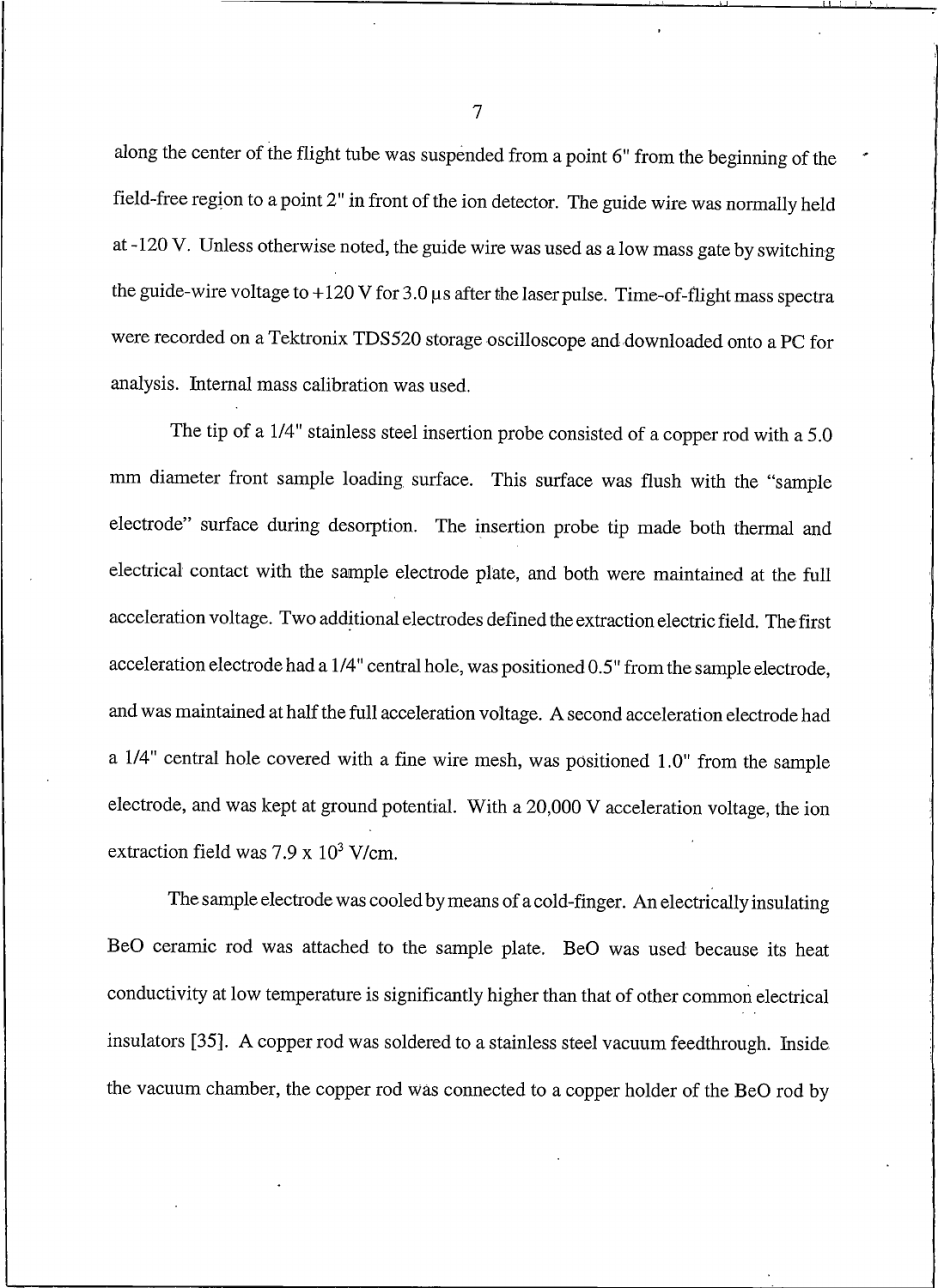means of a flexible, braided copper strap. Outside the vacuum chamber, the copper rod dipped into a liquid-nitrogen-filled Dewar. One end of a 1/4" diameter aluminum garnet rod was also attached to the sample electrode, and a thermocouple was glued to the other end with epoxy. The temperature of the electrode was monitored with a Fluke 52 digital thermometer (John Fluke, Palantine, IL). Approximately 45 minutes after filling the Dewar with liquid nitrogen, the sample electrode temperature stabilized at about -140°C. A TV camera (Watec 902, Edmund Scientific) was aimed through a view-port at the top of the ion source chamber, and the sample surface was viewed with 19x magnification on a TV monitor.

The mass spectrometer was equipped with a Nd:YAG/OPO IR laser with a fixed wavelength of 3.28 um (Big Sky Laser, Bozeman, MT). A maximum of about 200 mJ of a 1.064 µm laser pulse from the Nd: YAG laser (model CFR 400) was used to pump a doublepass, KTP OPO crystal. The crystal was used in a non-critically phase matched condition (90° phase matching) to give a signal beam at  $1.57 \,\mu$ m and an idler beam at  $3.28 \,\mu$ m. A dichroic mirror was used to reflect the signal beam out of the idler beam path. The 3.28 um IR beam had a pulse length of 6 ns, and the divergence of the beam was 26 mrad (86.5% energy content) as determined by a central fraction method (energy through an aperture) in the far field. The pulse energy was monitored by a calorimeter (Scientech MA10, Boulder, CO) and was varied from zero to a maximum of 3.5 mJ, by changing the power to the Nd:YAG flash lamps. A nitrogen UV laser (Laser Science Inc., Newton, MA) operating at 337 nm was used for some experiments.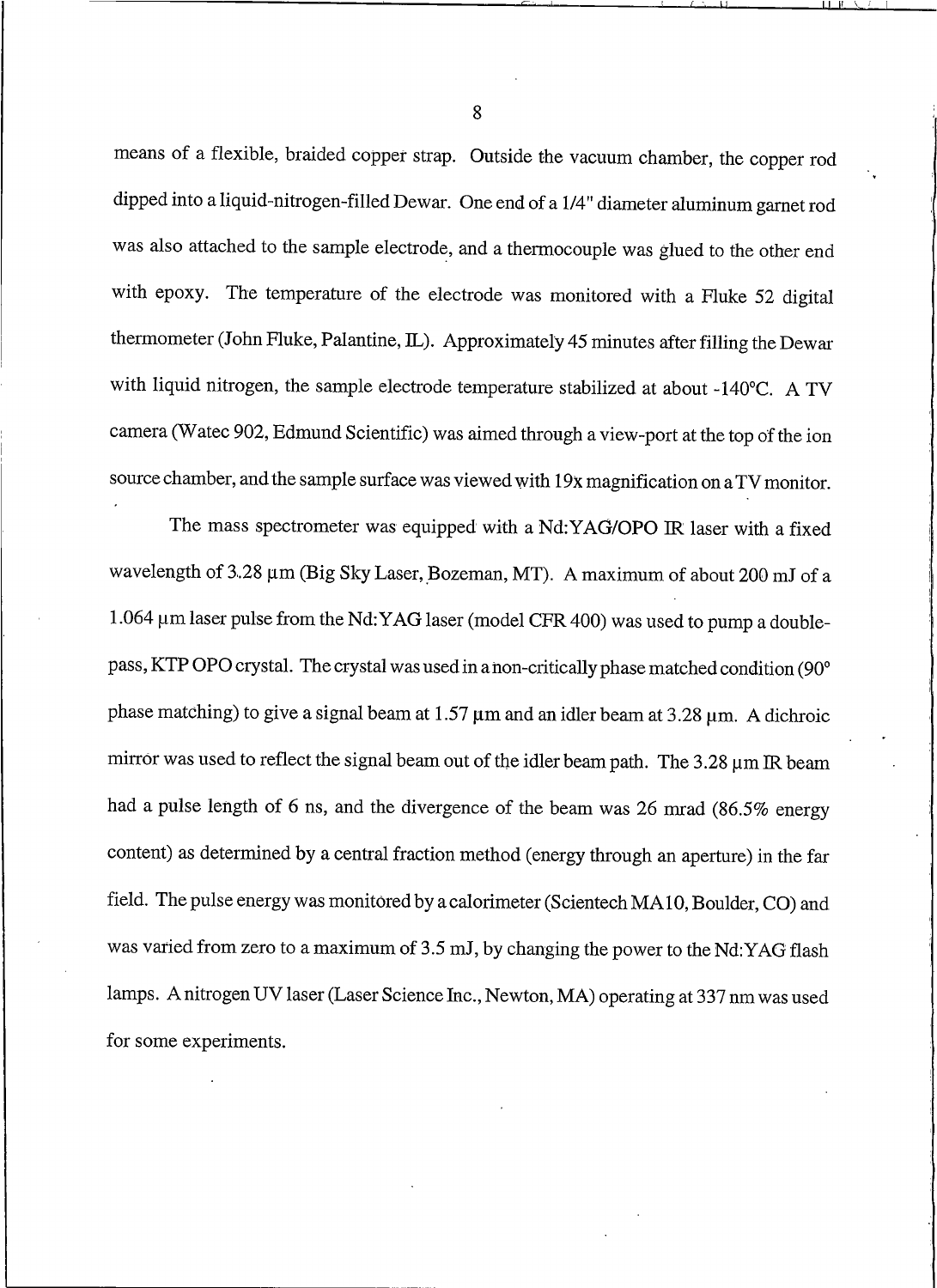The IR beam was focussed onto the probe tip using a 180 mm focal length  $CaF<sub>2</sub>$  lens positioned outside a CaF<sub>2</sub> viewport window. The diameter of the IR laser beam at the lens was 60 mm. The laser beam passed the window normal to the window surface and hit the sample at a 60° angle relative to the normal of the probe surface. The UV beam was focused onto the sample surface in an identical manner, except that the UV beam entered the ion source from the opposite side, through a silica lens and window.

There was a concern that low intensity laser light at 1.57  $\mu$ m and 1.064  $\mu$ m, leaking through the dichroic mirror in the IR laser path, might contribute to the desorption process. In control experiments, a Ge-plate that absorbs at both of these wavelengths, but transmits efficiently at 3.28 um, was inserted into the beam path. No differences in the mass spectra were observed, with or without the Ge-filter, when compared at the same pulse energy.

The focal spot size on the probe tip was measured by the following procedure. When the probe tip was covered with a fine graphite powder, the luminescence of the irradiated area was easy to distinguish on the TV monitor. The focal spot was seen to be ellipsoidal and, by comparing with the known dimensions of the probe tip, it was determined that the irradiated surface area was  $0.5 \text{ mm}^2$ . Correcting for the  $60^\circ$  incidence angle, the laser beam cross section is found to be 0.25 mm<sup>2</sup>. With a typical pulse energy of 3.0 mJ, and correcting for 10% Fresnel losses in the lens and 10% reflection losses in the chamber window, the energy fluence (perpendicular to the laser beam),  $I_0$ , is calculated to be 1.0 J/cm<sup>2</sup> and the irradiance  $1.9x10<sup>8</sup>$  W/cm<sup>2</sup> at the focal point. The energy deposition in the sample closest to the surface (at a depth that is small relative to  $1/\epsilon$ , where  $\epsilon$  is the absorption coefficient) is  $\epsilon \times I_o$ , where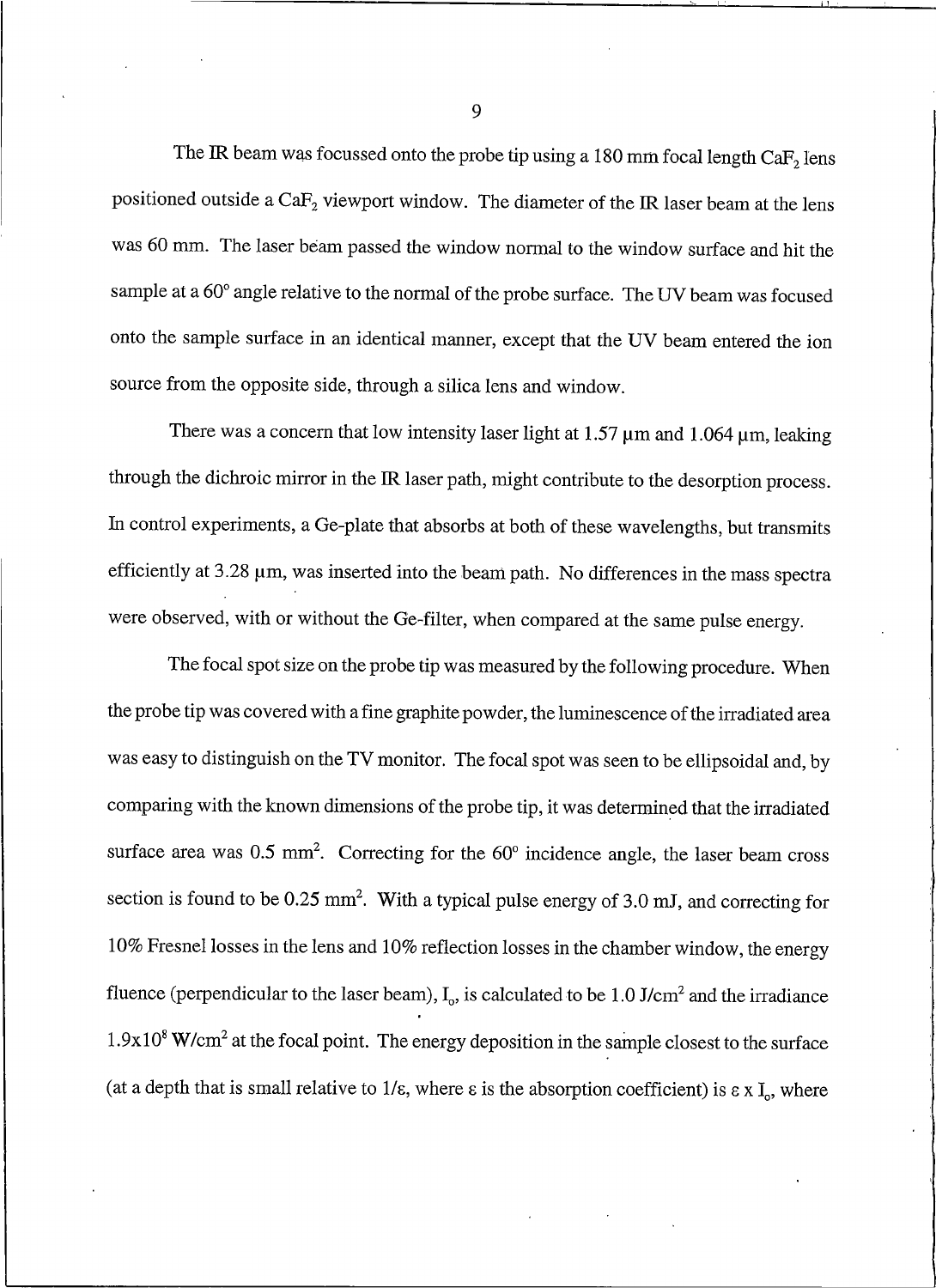$I_0$  is the energy fluence in the laser pulse. The absorption coefficient for water ice at 3.28  $\mu$ m is approximately 2.5 x  $10^3$  cm<sup>-1</sup> [9]. For frozen glycerol, we have measured an absorption coefficient of  $1.5 \times 10^3$  cm<sup>-1</sup>. Assuming an actual absorption coefficient in our samples is 2  $\rm x$  10<sup>3</sup> cm<sup>-1</sup>, we find that energy is deposited in the outermost surface layer with a density of  $2 \times 10^3$  J/cm<sup>3</sup>. The energy absorbed may be further lowered by reflection losses in the sample surface and by a decrease in the water absorption coefficient, at  $3.28 \mu m$ , during irradiation  $[22]$ .

The liquid solvent consisted of water and glycerol  $(33:67 \text{ w/w})$ , unless otherwise This is the eutectic composition of water and glycerol, and the mixture is noted. thermodynamically stable as a liquid to -46°C [36]. Proteins or peptide analytes were dissolved directly into the solvent at room temperature at concentrations from  $0.5 \mu M$  to 1 mM. The sample probe tip was cleaned with ethanol, and about four microliters of analyte solution in glycerol/water were typically deposited on the probe surface. A small amount of solid powder was placed on the liquid surface using a spatula, and after a few seconds, any excess dry powder was blown off the sample. Some solid powders like nicotinic acid had good wetting properties and quickly formed evenly distributed suspensions. Other powders with poor wetting properties, like polystyrene, tended to remain on the liquid surface. In those cases, suspensions were formed on the probe tip by stirring the powder into the solvent with a spatula for up to one minute. Sufficient powder was added to give the suspension a slurry-like appearance. After stirring, the surface of the slurry was seen to gradually become smooth, but this process was relatively slow. If too much solid powder was added, the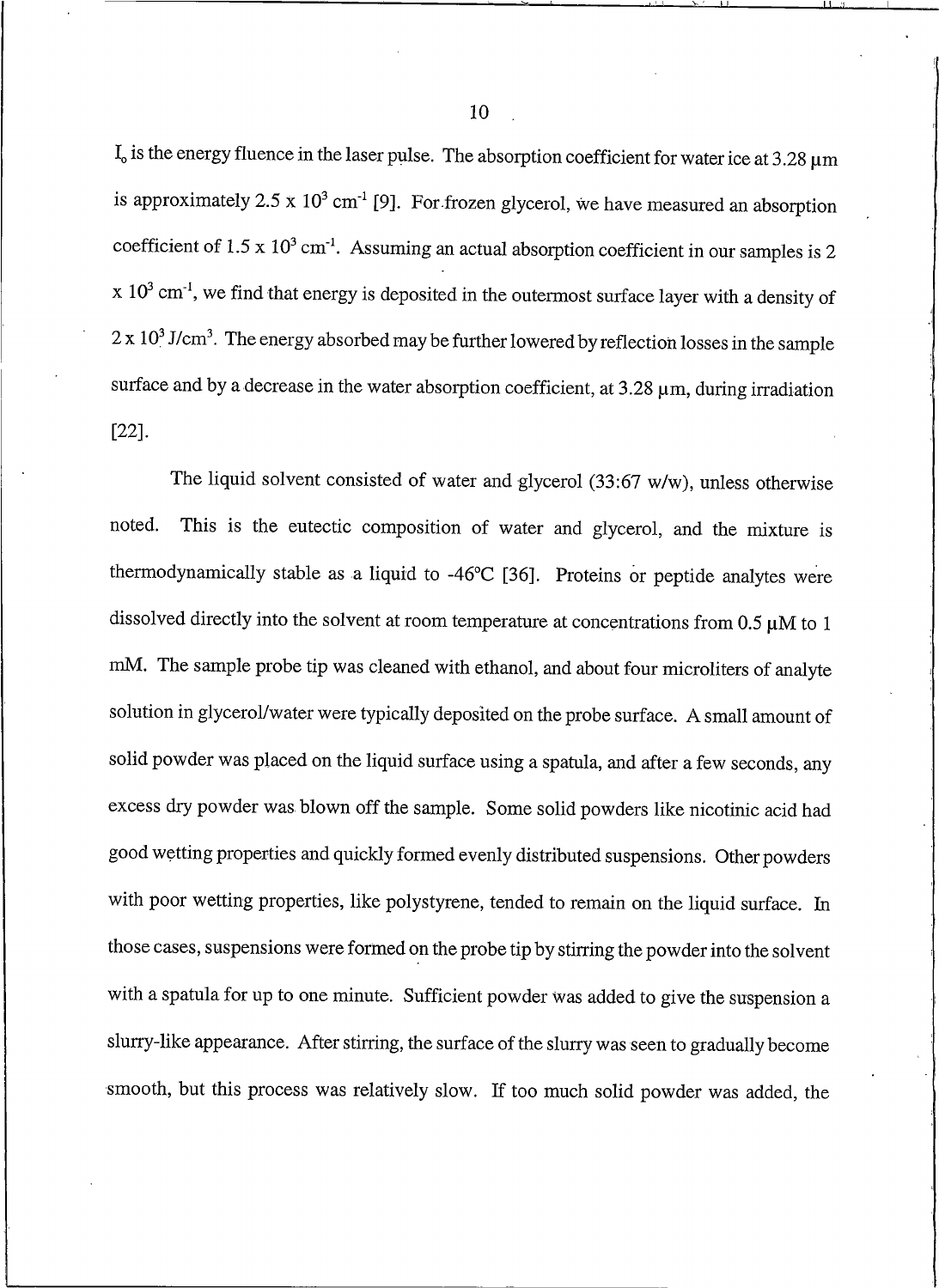fluidity of the suspension was lost, and inferior mass spectra were obtained. If too little powder was added, reproducibility suffered and ion intensities decreased. For nicotinic acid, between 0.3 mg and 0.5 mg powder was added per  $1 \mu L$  solvent. All chemicals used in this work were obtained commercially.

Samples of bacteriorhodopsin were prepared by adding 4  $\mu$ L of 2-pentanol to 4  $\mu$ L of a suspension of purple membranes in the glycerol/water solvent. The nicotinic acid crystals were then added, and the suspension was observed to turn yellow. The yellow color indicated that the protein partially denatured in the presence of the nicotinic acid crystals, possibly because the pH decreased to 3.5.

After preparing a suspension, the probe tip was cooled by immersion into liquid nitrogen. With the eutectic glycerol/water mixture, this cooling resulted in the formation of a vitreous phase, with essentially no ice crystal formation [37]. Immersion of the sample into liquid propane resulted in much faster cooling, but did not change the mass spectra when the glycerol/water eutectic mixture was used. A thin water frost layer was formed on the cold sample surface as the probe was transferred from the Dewar, where it was frozen, to the vacuum lock of the mass spectrometer. Using a 1 Hz laser repetition rate to obtain single shot mass spectra on the oscilloscope, it was found that weak protein ion peaks were observed from the first laser shots. The protein peaks gradually approached their full intensity during the first 50 laser shots at 3 mJ.

To avoid the formation of a frost layer, the room temperature probe tip with the eutectic glycerol/water sample solution could be inserted into the ion source. The sample was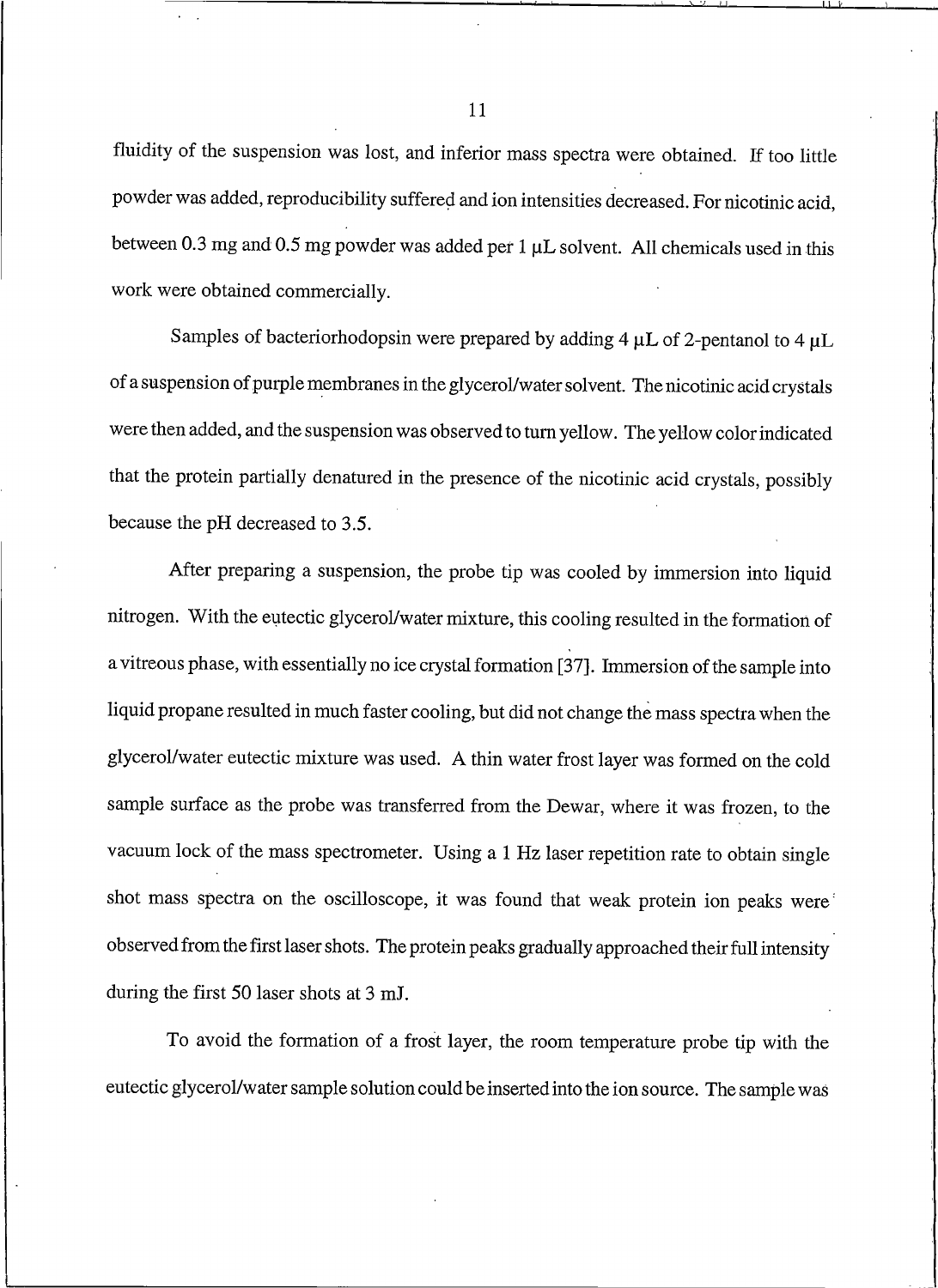then cooled in situ upon contact with the pre-cooled sample electrode. The cooling was still fast enough (about 1 minute to reach -130°C) that the eutectic solution formed a vitreous phase [37]. The protein mass spectra obtained with in-situ cooling were indistinguishable from the ones obtained by fast cooling in liquid nitrogen (after ablation of the frost layer). However, all spectra shown in this paper were obtained by immersion of the sample in liquid nitrogen. Cooling below -100°C did not significantly change the mass spectra. All spectra were obtained at -140±5°C, unless otherwise noted.

About half of the compounds tested in this work as cryo-IR-SALDI solids had a low or negligible solubility in glycerol/water. However, other solids used, such as nicotinic acid and the amino acids, had a significant solubility. If all the added crystals dissolved fully, no mass spectra were obtained from the bulk of the frozen solutions. Some solids, in particular aspartic acid and histidine, dissolved quickly. Additional powder typically had to be added to ensure that some crystals remained. The dissolution of the soluble solids could be arrested by quickly freezing the sample. Essentially no additional dissolution was observed once the suspensions had been cooled to below -40°C. However, fast freezing also tended to result in an uneven distribution of solid particles in the suspension, and this made it more difficult to obtain high quality mass spectra. A better alternative was to slow the rate of dissolution by pre-cooling the probe and the liquid sample solution to about  $0^{\circ}$ C prior to adding the soluble powder. There was then enough time to distribute the solid evenly throughout the suspension.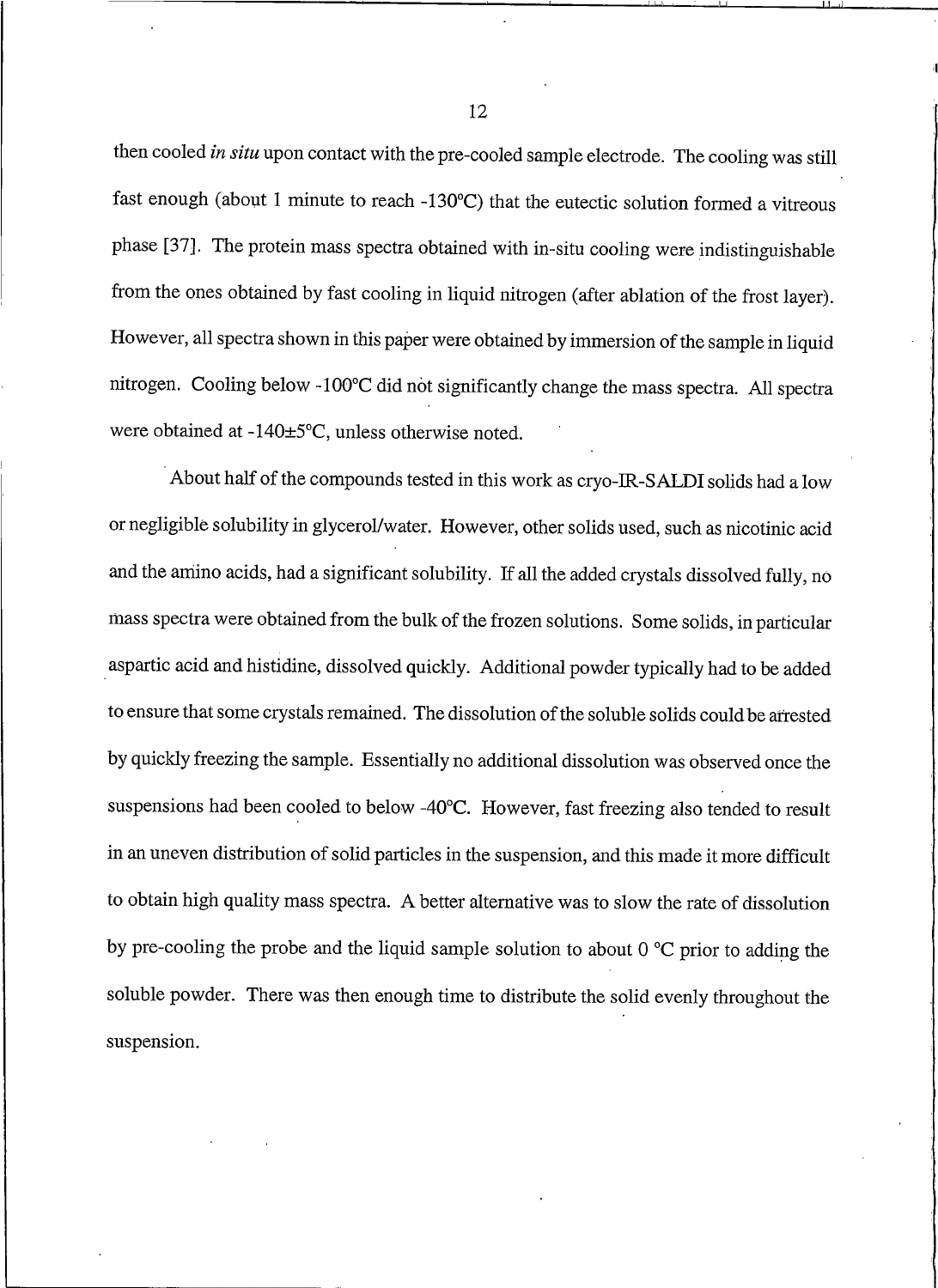Control experiments were performed in which either the organic solid or the glycerol was eliminated from the sample. In the absence of organic solids, mass spectra (of peptides) were only occasionally obtained from the bulk of the frozen phase, and these rare events may well have been due to contamination of the sample by solid particles. In experiments where the glycerol cryoprotectant was not present, it was necessary to freeze the sample prior to inserting the probe into the ion source because the high vapor pressure of water near room temperature led to severe loss of the water solvent in the vacuum. Mass spectra were obtained in the absence of glycerol, as described in the Results and Discussion section.

It is well known that laser desorption mass spectra can be obtained from metal surfaces [8,25,28]. For this work, it was necessary to verify that the mass spectra were obtained from the bulk of the frozen suspensions without involvement of the underlying metal surface. "Laser drilling" experiments were performed where  $4 \mu L$  of the glycerol/water nicotinic acid suspension was first deposited on the probe, and series of laser pulses were delivered to the same spot close to the center of the sample where the sample thickness was approximately 0.30 mm. The copper surface was reached after about 2,500 laser pulses (about 4 minutes at 10 Hz) with a 3 mJ laser pulse energy. That the copper surface was indeed reached at this point was clearly revealed by bursts of intense ion signals due to Na<sup>+</sup>, K<sup>+</sup>, and Cu<sup>+</sup> that were not seen from the bulk suspension. Thus, the ablation yield was approximately 0.1 µm per 3.0 mJ laser pulse, and the volume of frozen solution desorbed per laser shot was less than 0.1 nL. Unless otherwise noted, the sample size used in this work was 4 µL, the laser was focussed close to the center of the frozen sample, and all spectra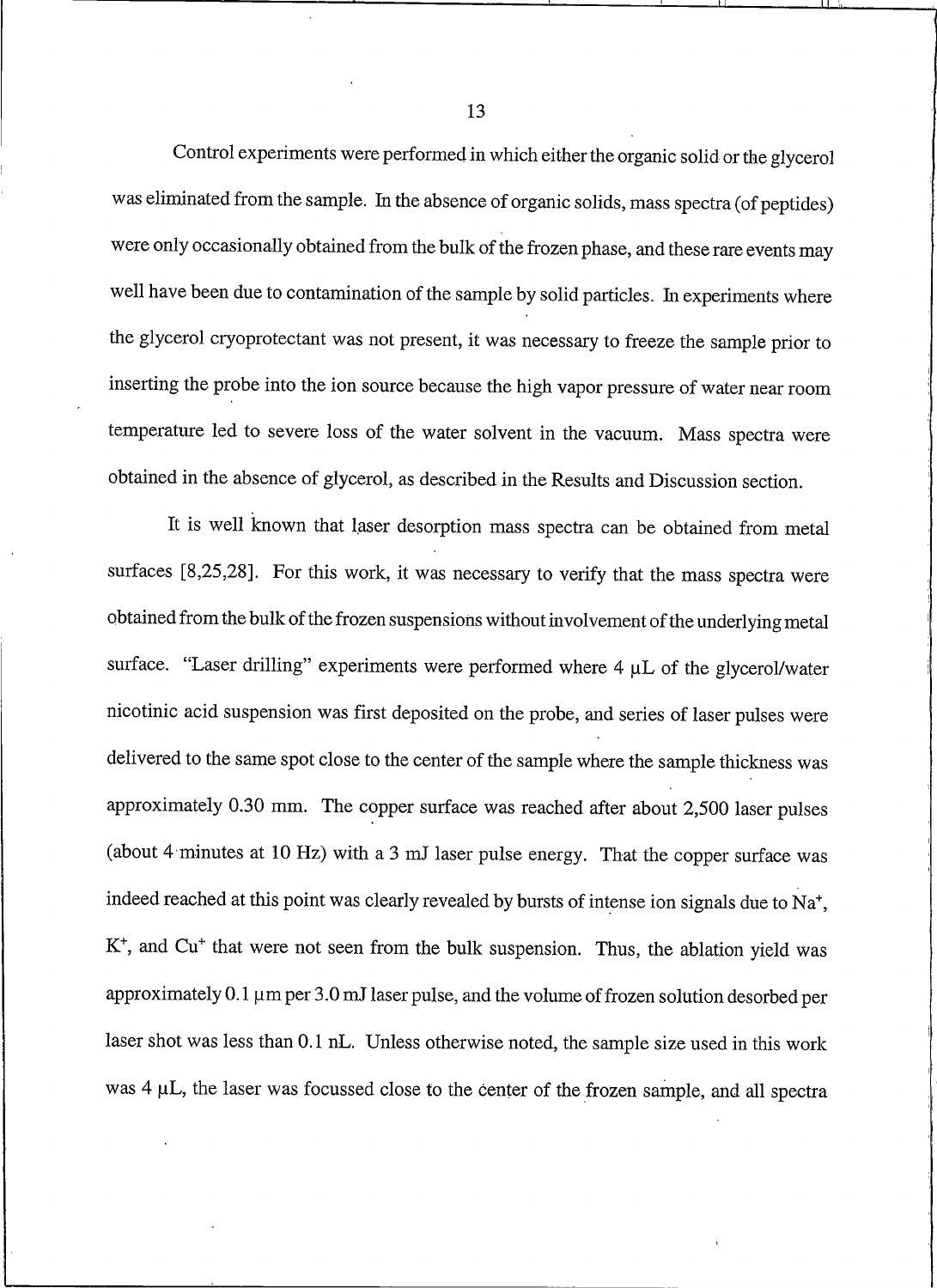reported were obtained prior to 2 minutes irradiation time (at each spot) at 10 Hz. Under these conditions, the maximum depth of ablation should be less than 25% of the sample thickness.

#### **Results and Discussion**

The goal of this work was to obtain mass spectra of biomolecules directly from bulk frozen aqueous solutions. In initial experiments, no solid crystals were added to the analyte solutions in glycerol/water. It was found that the Nd: YAG/OPO laser beam at 3.28 µm was efficiently absorbed by frozen water and glycerol/water solutions, and sample drilling experiments showed that the ablation yield was about 0.3  $\mu$ m per 3 mJ laser shot [38]. However, we had little success in obtaining mass spectra from the bulk of frozen water or glycerol/water solutions, although peptide mass spectra were occasionally obtained [38]. This is in general agreement with results of Williams et al. [26,27,39] and Hillenkamp et al. [8].

Because useful analyte mass spectra were not obtained from bulk, frozen aqueous solutions, we explored the use of Surface-Assisted Laser Desorption Ionization (SALDI) mass spectrometry [33] to obtain spectra from frozen water solutions. Suspensions of graphite (or activated carbon) particles in aqueous solutions were frozen and irradiated with the 3.28 um Nd: YAG/OPO laser. It was found that mass spectra of organic molecules and peptides were easily and reliably obtained [34]; however, we were not successful in obtaining mass spectra of proteins larger than myoglobin. In an effort to overcome this limitation, we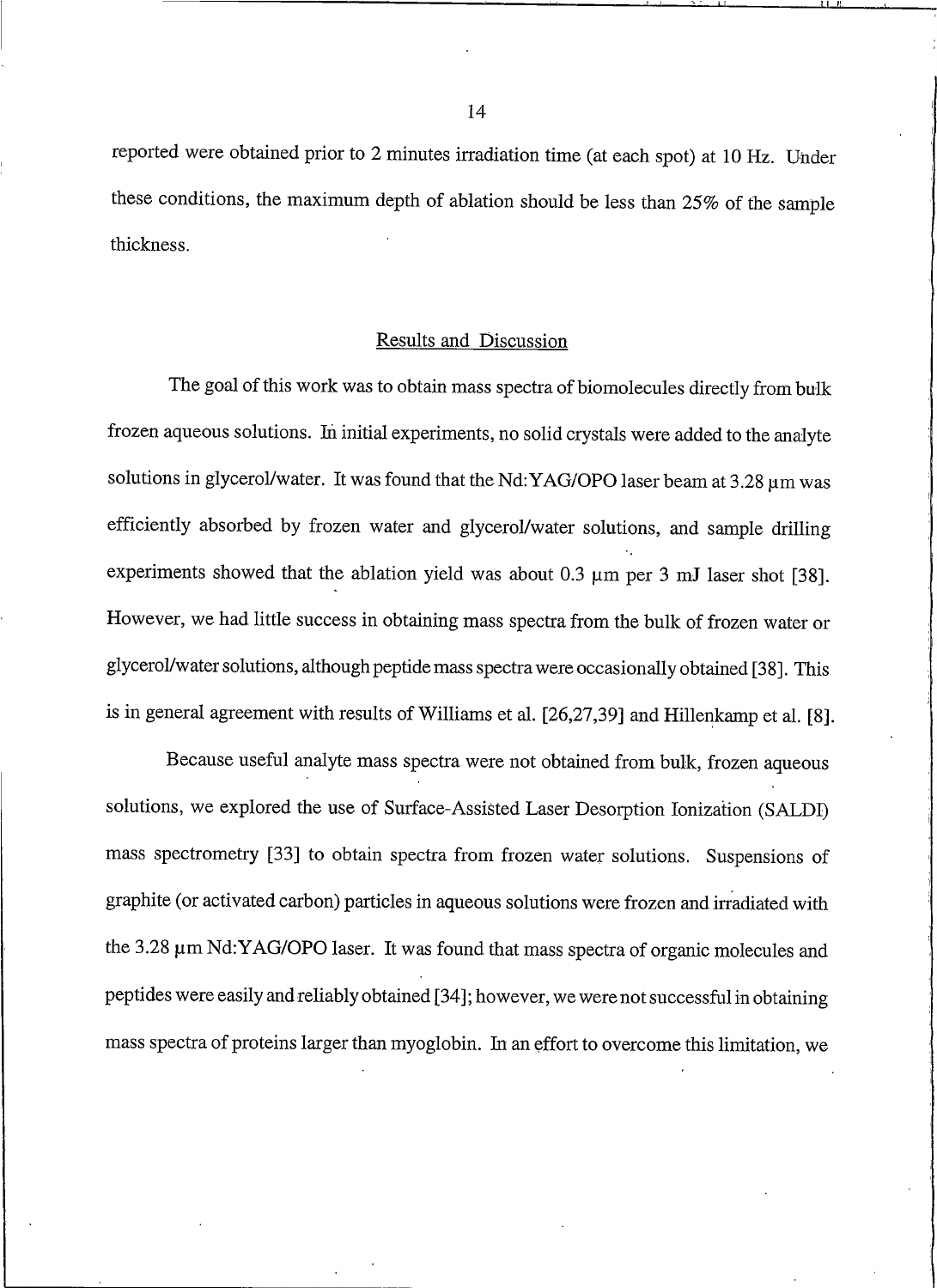explored the use of organic crystals, instead of carbon powder, for cryo-IR-SALDI in frozen, aqueous solutions.

#### Cryo-IR-SALDI mass spectra of peptides

We first present typical cryo-IR-SALDI results for peptides, before discussing results for proteins. For the mass spectrum of angiotensin  $\Pi$  in Figure 1, a suspension of nicotinic acid crystals was prepared and frozen as described in the Experimental section. It is seen that the mass spectrum is dominated by the protonated peptide peak at m/z=1047 and by peaks due to the SALDI solid. Low-intensity clusters of glycerol with Na<sup>+</sup> and K<sup>+</sup> are also sometimes observed.

The mass resolution, (m/ $\Delta$ m, FWHM), for the peptide peak in Figure 1 is approximately 80. The intensity of the angiotensin peak is low relative to the matrix peaks in the spectrum in Figure 1. This spectrum was obtained at a 1.25 mJ laser pulse energy, and the intensity of the peptide peak was found to increase by about a factor of 10 when the laser pulse energy was increased to the maximum of 3.5 mJ. However, the mass resolution decreased somewhat at higher laser pulse energies. By decreasing the pulse energy below 1 mJ, a mass resolution of 250 (FWHM) could be achieved. This is similar to the mass resolution obtained with UV-MALDI on the same instrument. Using the maximum laser pulse energy, the detection limit (S/N = 3) for angiotensin II was approximately 0.5  $\mu$ M, or 0.5 pmole for a 1  $\mu$ L sample.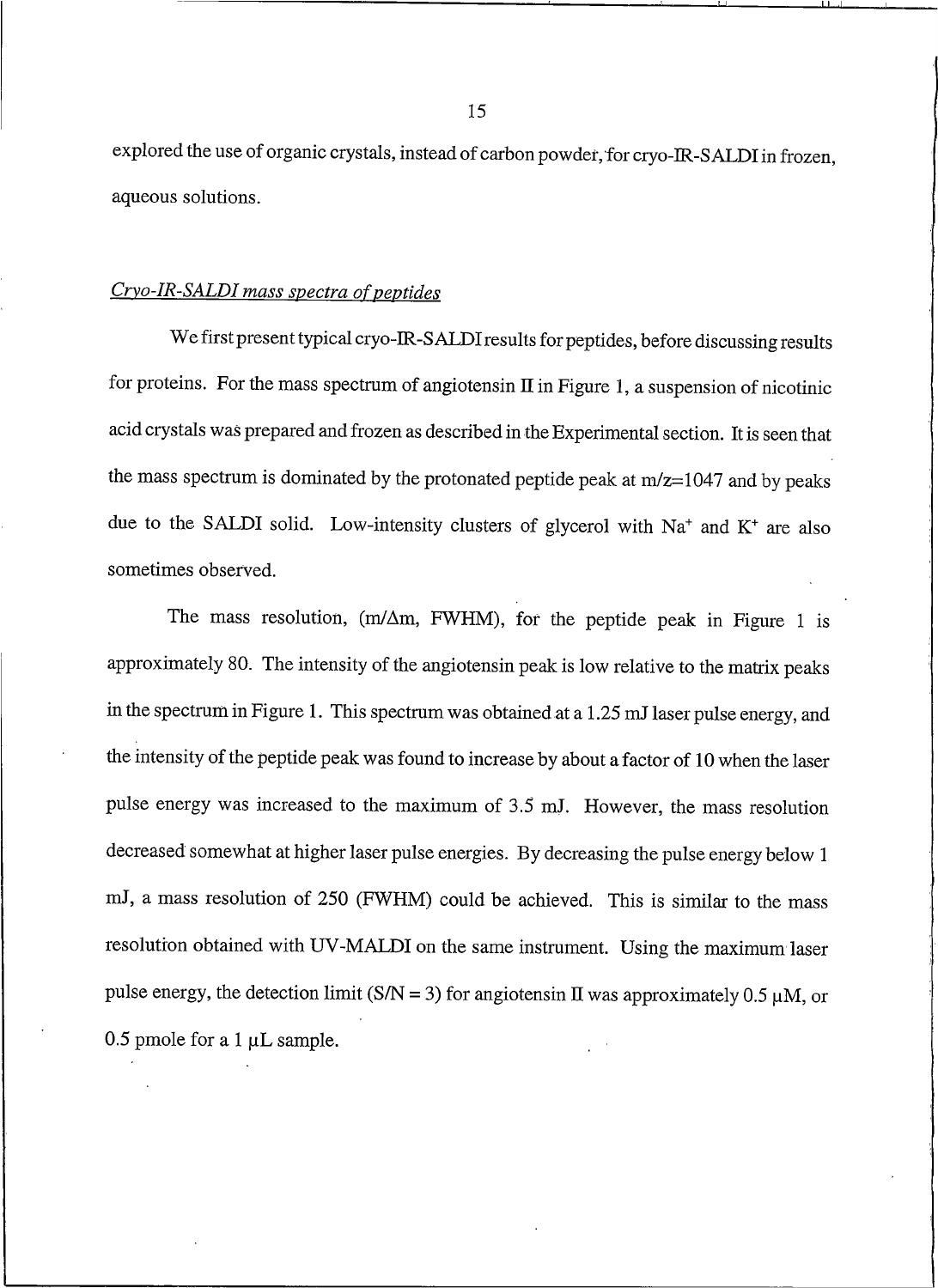A 0.5  $\mu$ M detection limit corresponds to 0.5 pmole of peptide in a 1  $\mu$ L sample size. However, it is easy to use smaller sample sizes. In room temperature, activated carbon-UV-SALDI, we found that the minimum amount of analyte required was lowered by more than two orders of magnitude by introducing a solvent concentration step on the probe (similar to solvent evaporation in MALDI) and by using smaller sample sizes. These strategies should be possible to use also in cryo-IR-SALDI. The peptide sample consumption during the 100 laser shots used for the spectrum in Figure 2 was about 10 pmole. However, single shot mass spectra were obtained with a peptide consumption of approximately 1 fmole.

Figure 2 shows the abundance of protonated nicotinic acid and protonated angiotensin II, as a function of laser pulse energy in a double logarithmic plot. As the laser pulse energy is increased, the ratio of the abundances of these two ions remains nearly constant up to 1.5 mJ pulse energy, after which the peptide ion abundance is seen to level off more quickly than that of protonated nicotinic acid. The slope of the straight lines at lower laser pulse energy in Figure 2 is approximately 9 for both the nicotinic acid and the peptide which shows that the ion yields increase as the 9th power of the laser pulse energy. This is similar to the slope observed for matrix ions in MALDI [40]. The amount of nicotinic acid in the sample used for Figure 2 was approximately 3,600 times the amount of the peptide, whereas the signal abundance ratio is seen to be about 20. Thus, the relative response for the peptide is much higher than for the SALDI solid.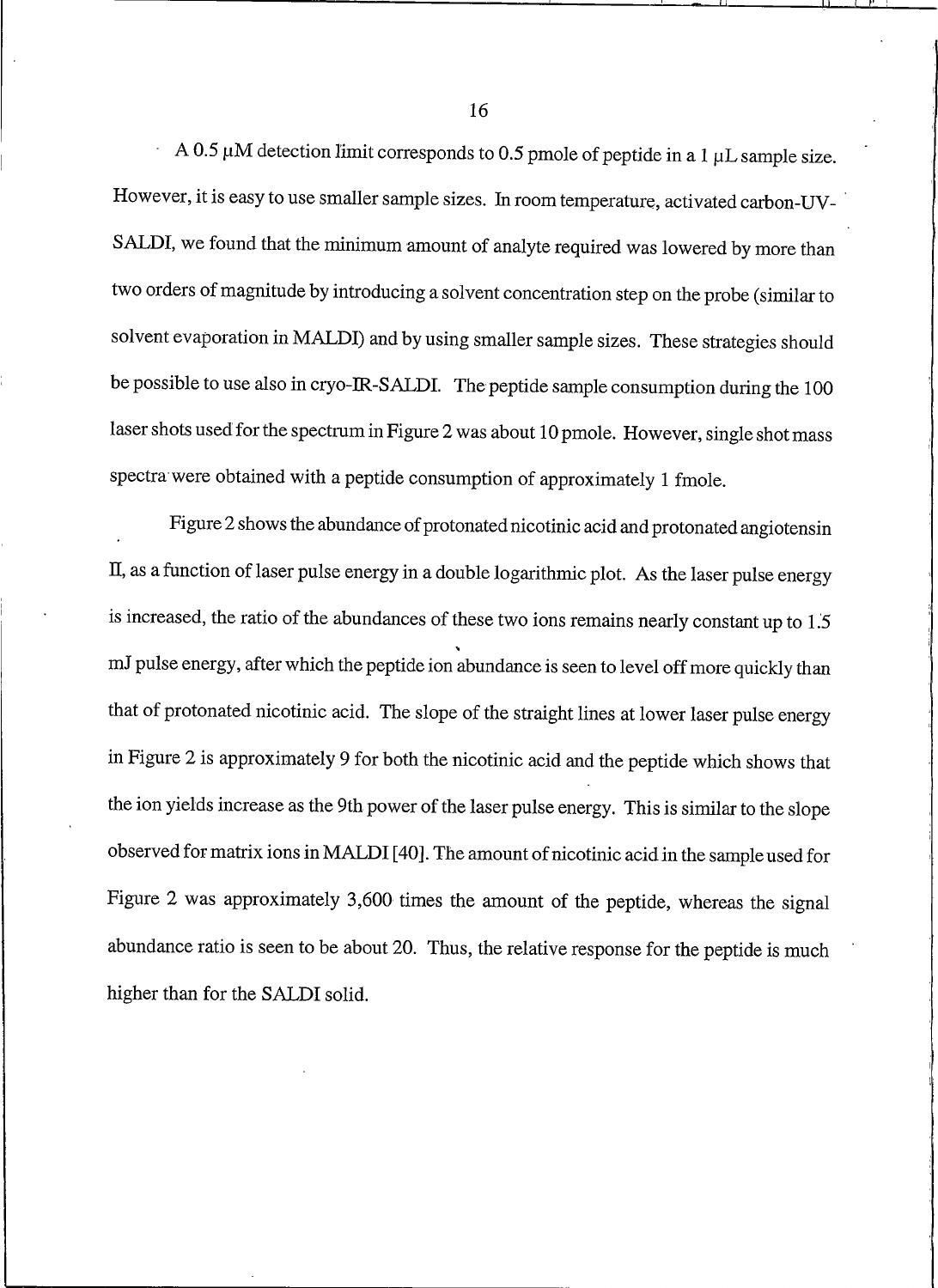

Cryo-IR-SALDI mass spectrum of 0.9 mM angiotensin II in 67% glycerol in Figure 1. water. Nicotinic acid (1.6 mg) was added to 4 µL of the glycerol/ water solution before freezing by immersion of the copper sample tip in liquid nitrogen. Laser pulse energy 1.25 mJ, average of 100 single shot spectra, and low mass gate off. "N" = nicotinic acid, "A" = angiotensin II, and "G" = glycerol.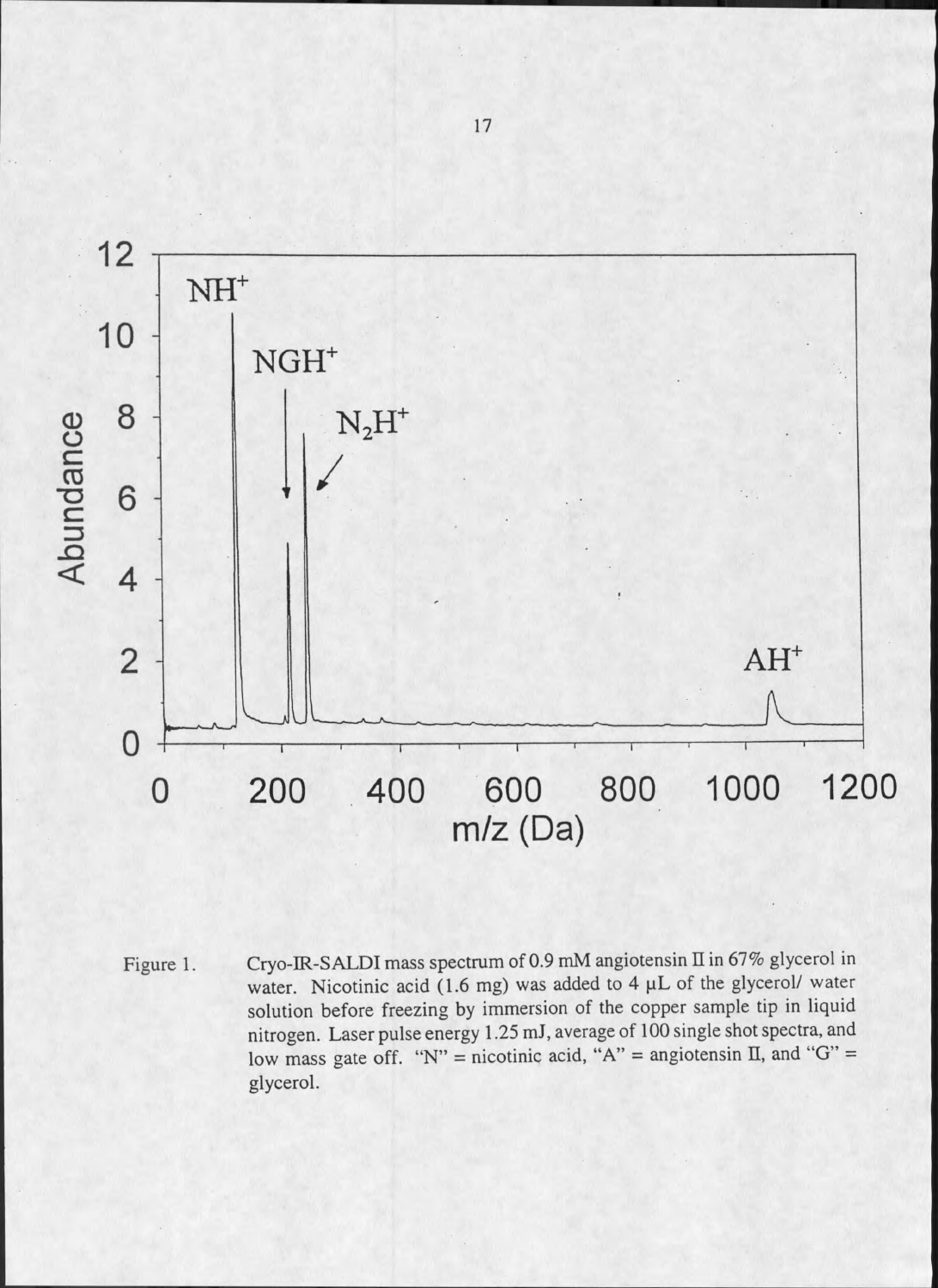Comparison between different SALDI solids for protein desorption

We evaluated 20 different organic compounds as SALDI solids using a 0.5 mM equimolar mixture of myoglobin and cytochrome c in the eutectic glycerol/water solution, and the results are summarized in Table 1. Starting at the top of Table 1, the solids evaluated are ordered from the "best" to the "worst" SALDI solids. The approximate signal intensities for the protein peaks are given in the Table, as well as comments on sample preparation. With practice, protein mass spectra were obtained with 16 of the 20 solids. We were unsuccessful with only four of the compounds tested: sodium chloride, cellulose, carboxy-methyl cellulose, and tryptophan. Figure 3 shows a selection of cryo-IR-SALDI protein mass spectra, obtained using (a) nicotinic acid, (b) histidine, © xanthine, and (d) polystyrene as the SALDI solids. The spectra illustrate similarities and differences observed among cryo-IR-SALDI mass spectra using different solids. Singly and multiply charged protein peaks dominate the mass spectra. Several protein/heme and protein/protein clusters, with masses up to 50,000 Da, are resolved in the nicotinic acid and histidine-assisted mass spectra. The extent of multiple charging, and of clustering, is seen to vary between the SALDI solids.

The majority of SALDI solids tested were aromatic compounds, see Table 1. Aromaticity may well contribute to a compound being a successful SALDI solid, but it is not an absolute requirement. For example, aspartic acid crystals gave cryo-IR-SALDI mass spectra of myoglobin and cytochrome c, though the spectra were of lower quality (results not shown). Also, SALDI solids do not have to be volatile or have a low molecular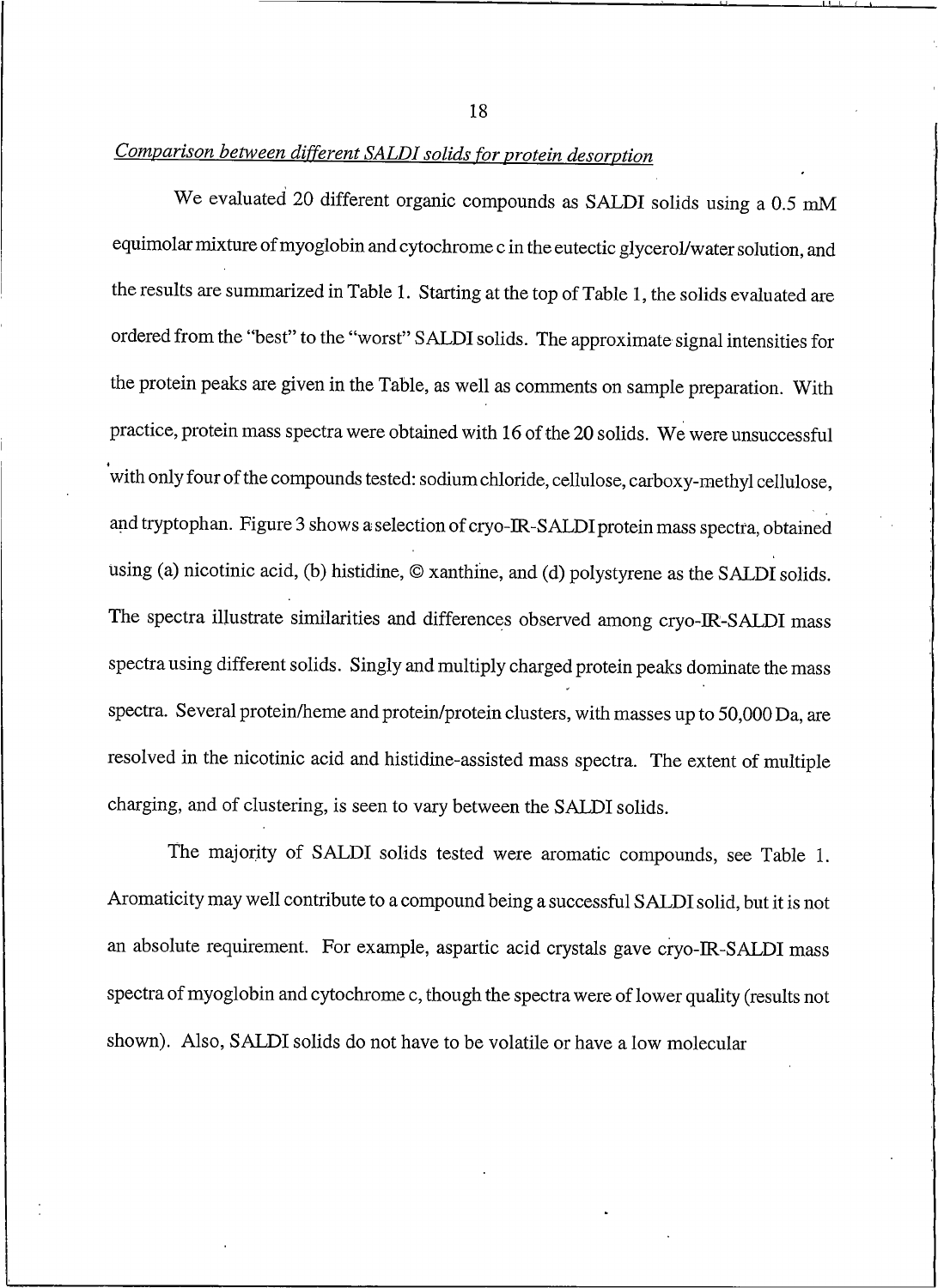

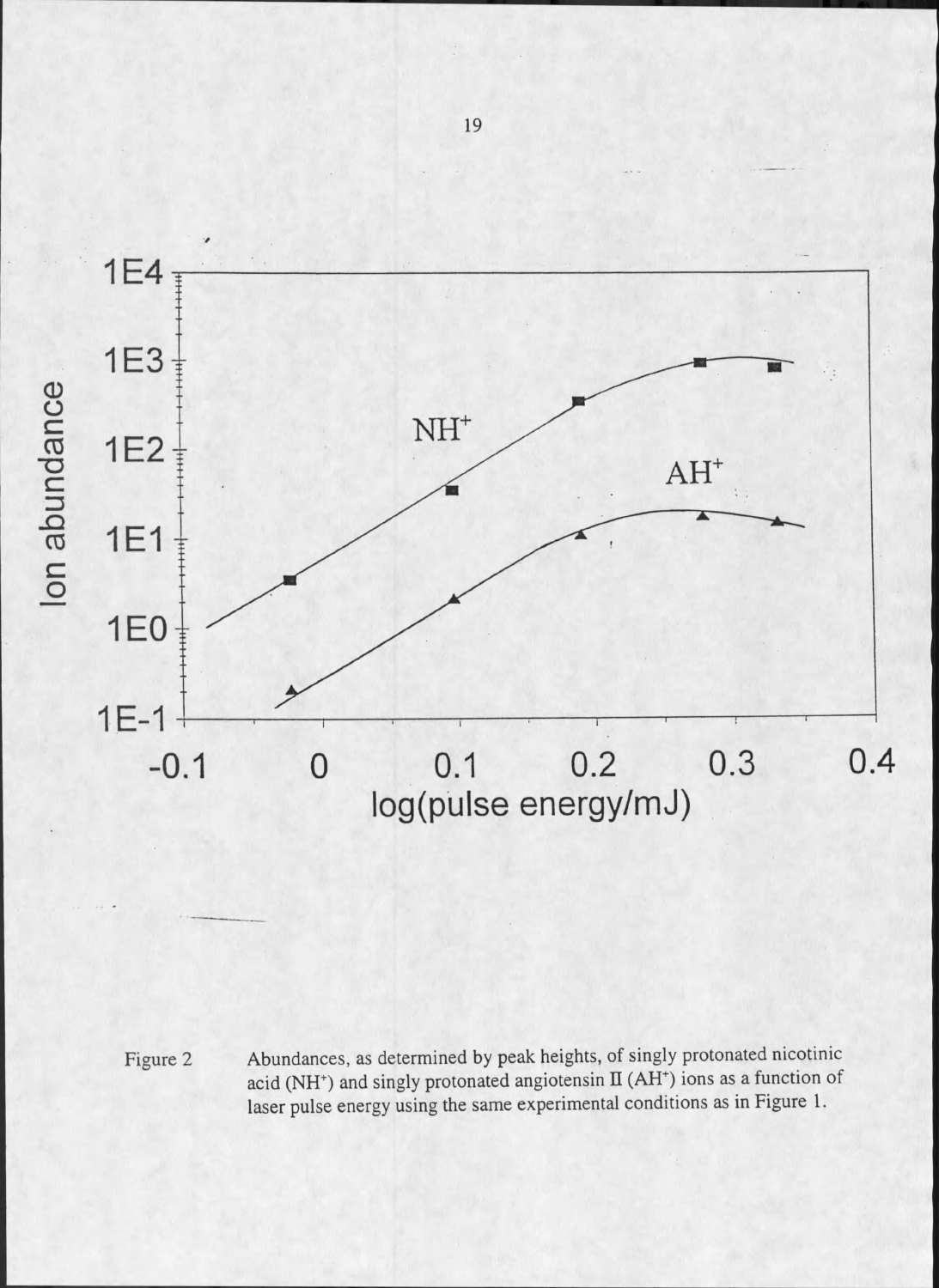weight, as illustrated by the fact that polystyrene gave cryo-IR-SALDI mass spectra of proteins, Figure 3d.

The best protein mass spectra with respect to sensitivity and mass resolution were obtained with nicotinic acid, indole-2-carboxylic acid, thymine, and histidine. The mass resolution, m/ $\Delta$ m (FWHM), of the singly charged protein peaks at 15-20 kDa was typically about 50, with somewhat higher resolution obtained at the lowest laser pulse energies. The limit of detection for myoglobin and cytochrome c was about  $5-10 \mu M$ , compared to about 0.5 µM for peptides, at a signal-to-noise ratio of three. The higher detection limit for proteins as compared to peptides is mainly due to the wider mass peaks for proteins. When peak areas in mass spectra (plotted versus flight time) were compared, it was found that the response for the proteins was close to that for the peptides.

Nicotinic acid was the SALDI solid of choice in this work. Mass resolution and sensitivity were as good as, or better than, those obtained with any of the other solids evaluated. Nicotinic acid, together with indole-2-carboxylic acid, was unique in that it reliably yielded protein mass spectra anywhere on the sample and with every laser shot. In addition, the nicotinic acid powder wets easily, and the suspensions were easy and quick to prepare.

#### UV-laser irradiation of cryo-SALDI samples

All solids in Table 1 were also tested for their ability to yield cryo-SALDI mass spectra with the 337 nm nitrogen UV laser. In most cases, no ions were observed when the UV laser was first focussed onto a freshly frozen SALDI suspension, but weak signals due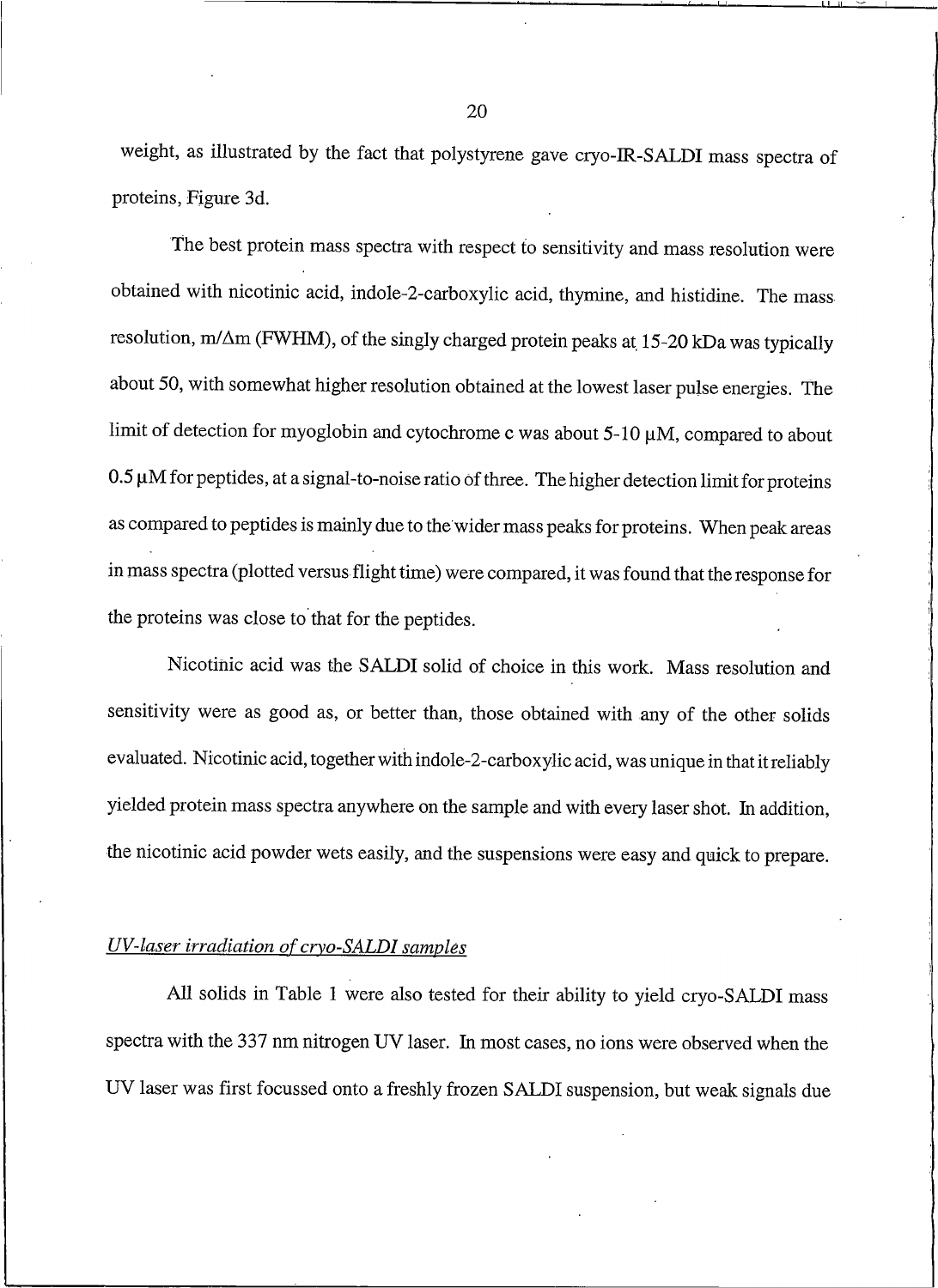## Table 1. Summary of cryo-IR-SALDI results for selected solids additives.

| Compound                                      | Protein<br>Mass Spectra<br>Typical Intensity* | Comments                                                                                                                              |
|-----------------------------------------------|-----------------------------------------------|---------------------------------------------------------------------------------------------------------------------------------------|
| nicotinic acid                                | 5                                             | wets well, fine uniform crystalline powder, rather soluble, low protein<br>charge states                                              |
| indole-2-carboxylic acid                      | 5                                             | wets well, insoluble, high protein charge, lower mass resolution than<br>nicotinic acid                                               |
| histidine                                     | 4                                             | wets well, very soluble, reliability of analyte signal improved by pre-<br>cooling the glycerol/water solvent before adding crystals  |
| thymine                                       | $3 - 4$                                       | poor wetting, required stirring, slightly soluble, dendritic crystals,<br>produces high protein charge states                         |
| alpha cyano-4-hydroxy<br>cinnamic acid        | $\overline{2}$                                | wets well, almost insoluble,<br>produces high protein charge states                                                                   |
| pyrene                                        | 1                                             | insoluble, large crystals                                                                                                             |
| 6-dimethylaminopurine                         | 1                                             | wets well, slightly soluble                                                                                                           |
| guanine                                       | 1                                             | wets well, almost insoluble                                                                                                           |
| xanthine                                      | 1                                             | wets well, slightly soluble, tendency to produce high protein charge<br>states                                                        |
| adenine                                       | 1                                             | wets well, slightly soluble                                                                                                           |
| 2,3-dihydroxybenzoic<br>acid                  | 1                                             | poor wetting, required stirring                                                                                                       |
| sinapinic acid                                | 1                                             | poor wetting, required stirring, insoluble                                                                                            |
| polystyrene powder<br>(typical $m.w. 4,000$ ) | 0.5                                           | polystyrene powder was ground by mortar<br>and pestle to remove trapped air, insoluble,<br>required extensive stirring                |
| terepthalic acid                              | 0.5                                           | extensive stirring required, fine powder,<br>insoluble                                                                                |
| diphenylamine                                 | 0.5                                           | extensive stirring required, large planar crystals do not wet, insoluble                                                              |
| aspartic acid                                 | .5                                            | wets well, very soluble, reliability of analyte signals improved by pre-<br>cooling the glycerol/water solvent before adding crystals |
| tryptophan                                    | none                                          | slightly soluble                                                                                                                      |
| sodium chloride                               | none                                          | very soluble                                                                                                                          |
| cellulose                                     | none                                          | 19 um particle size, wets well, insoluble                                                                                             |
| carboxy-methyl cellulose                      | none                                          | insoluble, wets well                                                                                                                  |

\*All 20 compounds were tested with a solution of 0.5 mM cytochrome C and 0.5 mM myoglobin in 67% glycerol in water, at ~3.0 mJ per laser shot. Other conditions were as described in the Experimental section. Typical intensi quoted in arbitrary units.